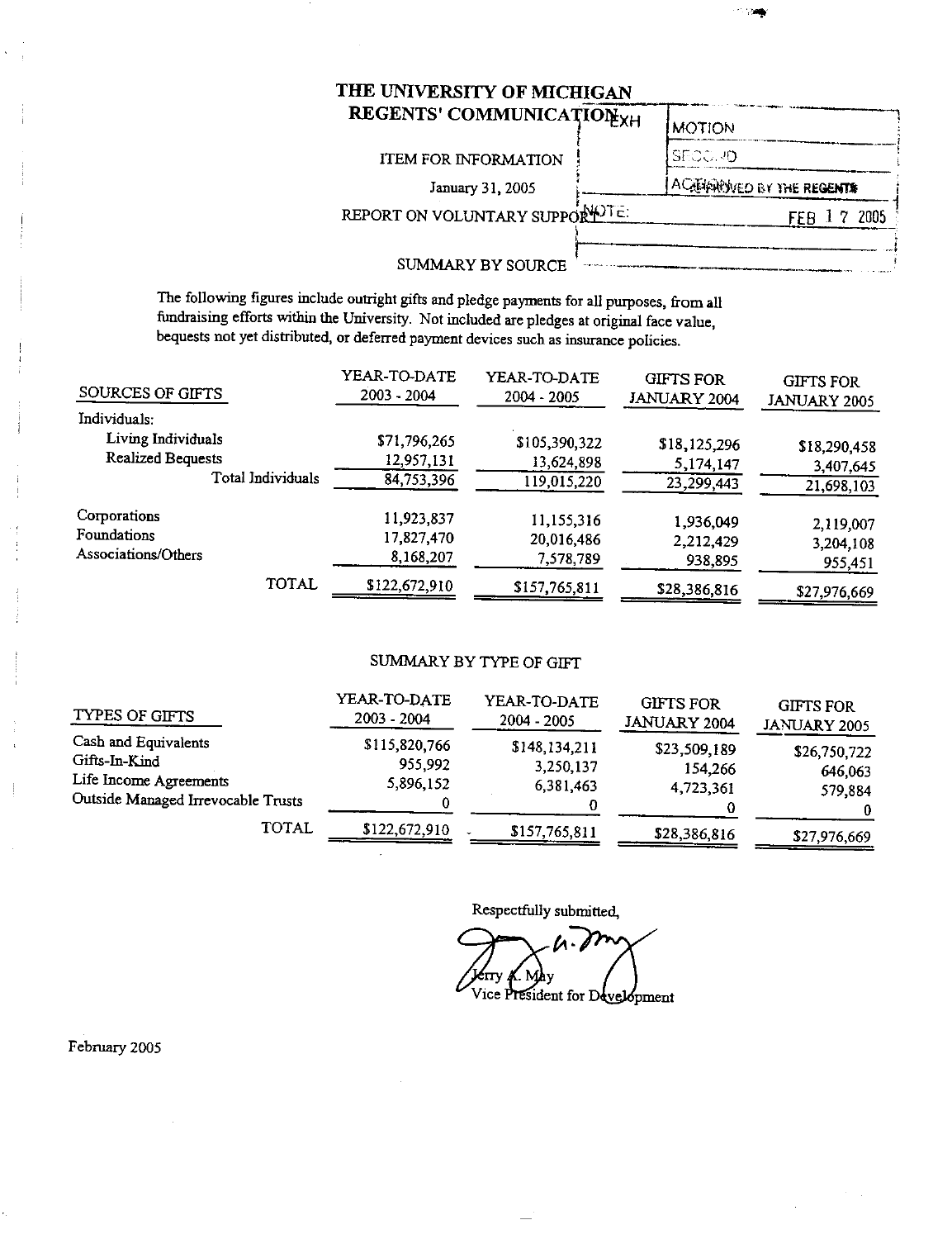# **ITEM FOR INFORMATION** January 31, 2005 REPORT ON VOLUNTARY SUPPORT

# SUMMARY BY SOURCE

| SOURCES OF GIFTS                                                                    | <b>STATE OF</b><br><b>MICHIGAN</b><br>YEAR-TO-DATE<br>2004 - 2005<br><b>GIFTS RECEIVED</b> | <b>OUTSIDE OF</b><br><b>STATE</b><br>YEAR-TO-DATE<br>2004 - 2005 | <b>STATE OF</b><br><b>MICHIGAN</b><br>YEAR-TO-DATE<br>2004 - 2005<br>% OF GIFT RECEIPTS | <b>OUTSIDE OF</b><br><b>STATE</b><br>YEAR-TO-DATE<br>2004 - 2005 |
|-------------------------------------------------------------------------------------|--------------------------------------------------------------------------------------------|------------------------------------------------------------------|-----------------------------------------------------------------------------------------|------------------------------------------------------------------|
| Individuals:<br>Living Individuals<br><b>Realized Bequests</b><br>Total Individuals | \$51,692,833<br>5,311,933<br>57,004,766                                                    | \$53,697,489<br>8,312,965<br>$\sqrt{62,010,454}$                 | 49.0%<br>39.0%<br>47.9%                                                                 | 51.0%<br>61.0%<br>52.1%                                          |
| Corporations<br>Foundations<br>Associations/Others<br><b>TOTAL Dollars</b>          | 4,560,326<br>4,018,849<br>2,436,742<br>568,020,683                                         | 6,594,990<br>15,997,637<br>5,142,047<br>$\overline{$89,745,128}$ | 40.9%<br>20.1%<br>32.2%<br>43.1%                                                        | 59.1%<br>79.9%<br>67.8%<br>56.9%                                 |
|                                                                                     |                                                                                            | <b>DONORS</b>                                                    |                                                                                         | % OF DONORS                                                      |
| Individuals:<br>Living Individuals<br><b>Realized Bequests</b><br>Total Individuals | 47,866<br>71<br>47,937                                                                     | 30,406<br>68<br>30,474                                           | 61.2%<br>51.1%<br>61.1%                                                                 | 38.8%<br>48.9%<br>38.9%                                          |
| Corporations<br>Foundations<br>Associations/Others<br><b>TOTAL Donors</b>           | 429<br>42<br>356<br>48,764                                                                 | 691<br>69<br>145<br>31,379                                       | 38.3%<br>37.8%<br>71.1%<br>60.8%                                                        | 61.7%<br>62.2%<br>28.9%<br>39.2%                                 |

February 2005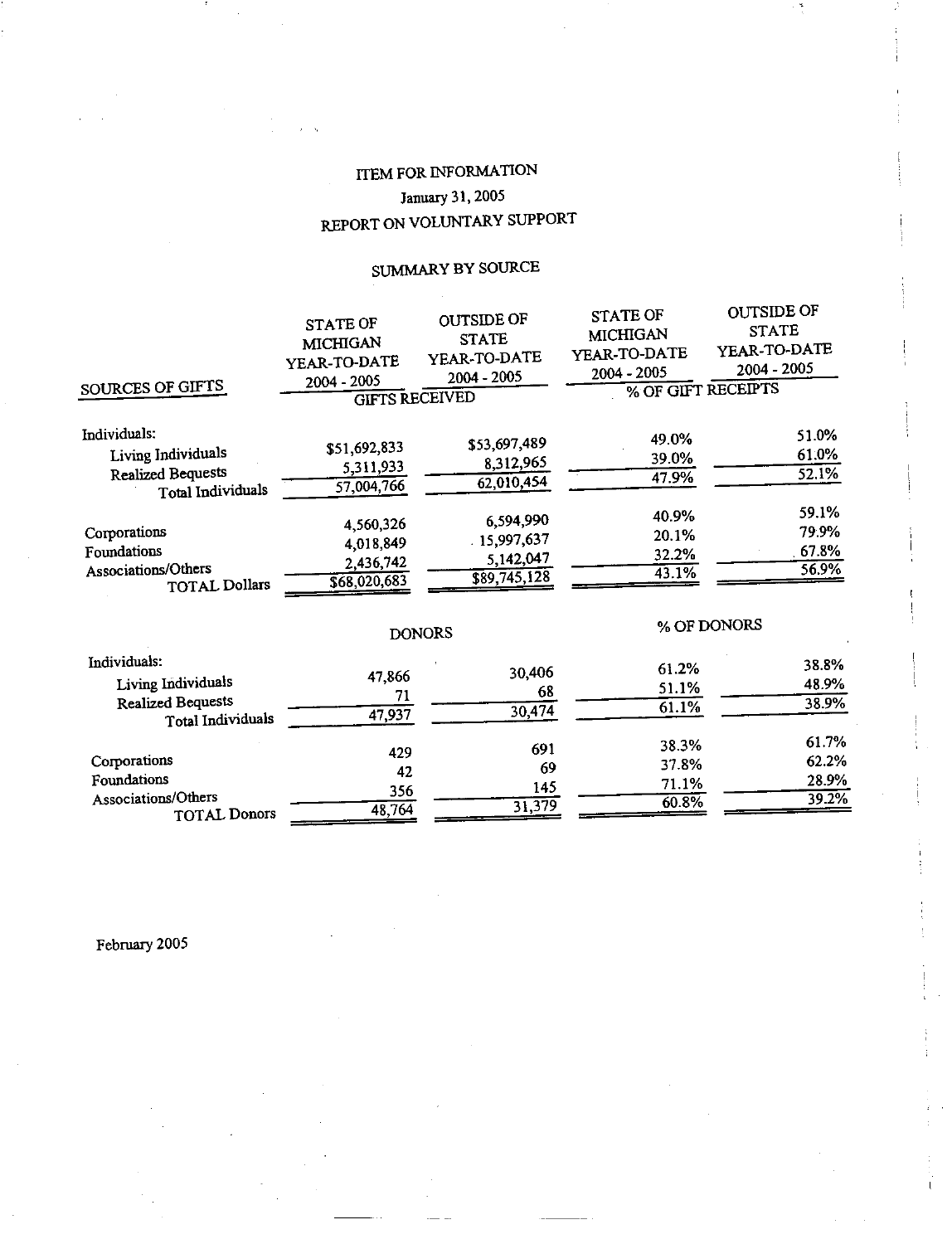# **LISTIING OF GIFTS \$10,000 AND OVER FOR JANUARY 2004**

| <b>Accenture Foundation, Inc., Chicago, Illinois</b><br>for employee matching gifts                                                                                                                                      | \$48,600 |
|--------------------------------------------------------------------------------------------------------------------------------------------------------------------------------------------------------------------------|----------|
| <b>Kedrick D. Adkins, Bloomfield Hills</b><br>for scholarships in the College of Engineering, and the School of Business<br>Administration, and for the Martin Luther King Scholarship, at the<br>University of Michigan | 11,000   |
| Alcoa Corporate Center, New Kensington, Pennsylvania<br>for support in the College of Engineering                                                                                                                        | 50,000   |
| <b>Susan J. Allen, Grand Rapids</b><br>for the building fund in the Gerald R. Ford School of Public Policy 45,616                                                                                                        |          |
| <b>Edwin D. Allmendinger Trust</b><br>for support at the University of Michigan                                                                                                                                          | 72,683   |
| Robert I. Alpern, Bloomfield Hills<br>4,000 shares of Commercial Federal Corporation common stock for the<br>Marge and Robert Alpern Fund in the Medical School                                                          | 106,260  |

**Alro Steel Corporation, Jackson**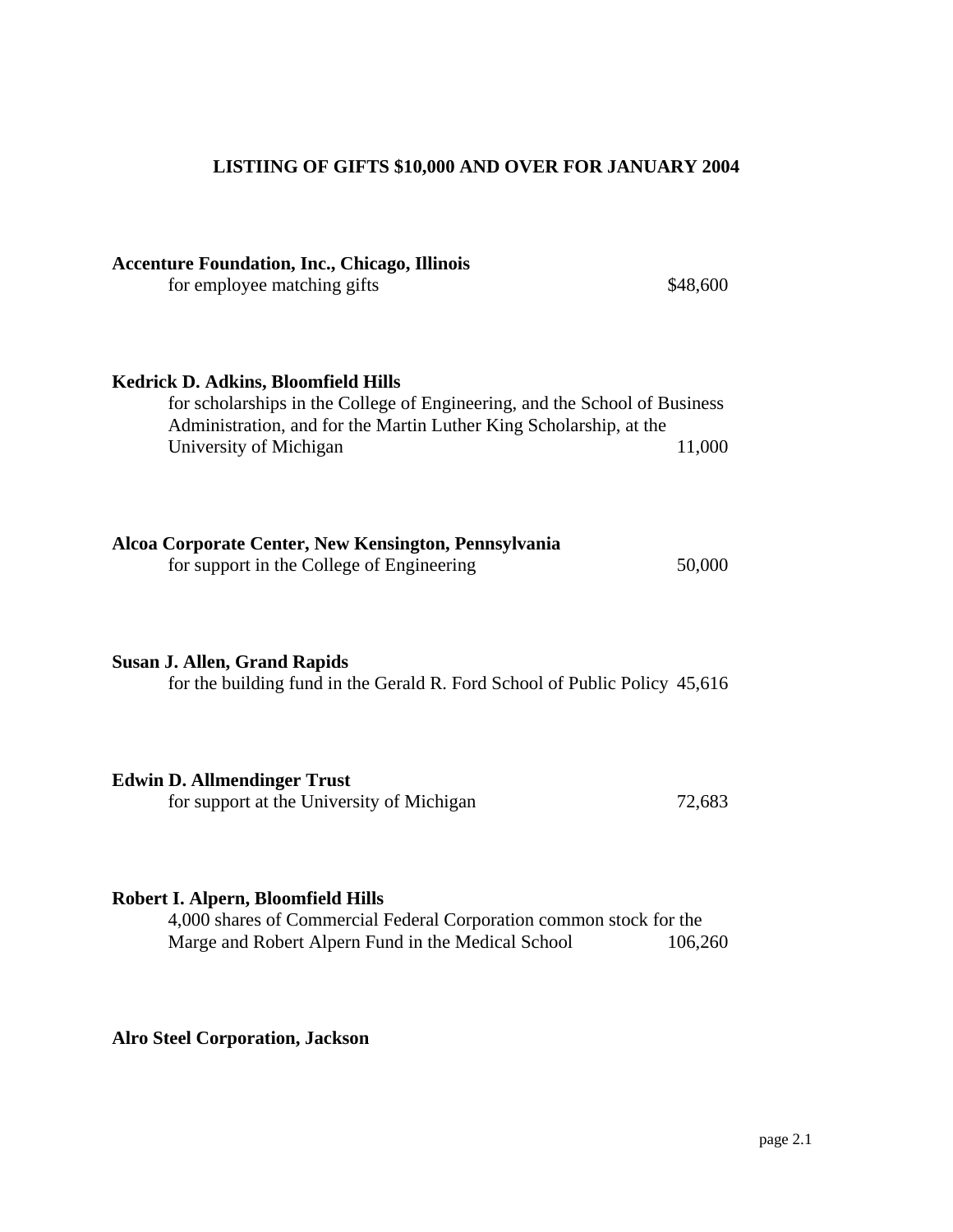| for support in the Department of Athletics                                                                                                                                          | 100,000   |
|-------------------------------------------------------------------------------------------------------------------------------------------------------------------------------------|-----------|
| Alzheimer's Disease and Related Disorders Association, Chicago, Illinois<br>for research in the Medical School                                                                      | 50,000    |
| American Cancer Society, Inc., Atlanta, Georgia<br>for research in the Medical School                                                                                               | 100,154   |
| <b>Anonymous Donor</b><br>for a Charitable Gift Annuity for the ultimate benefit of the Museum of<br>Art                                                                            | 2,000,000 |
| <b>Anonymous Donor</b><br>3,060 shares of Abbott Laboratories common stock<br>for support in the College of Literature, Science, and the Arts and in the<br>Life Sciences Institute | 133,982   |
| <b>Anonymous Donor</b><br>for support in the Department of Athletics                                                                                                                | 50,000    |
| <b>Anonymous Donor</b><br>for the building fund in the Gerald R. Ford School of Public Policy 10,000                                                                                |           |
| <b>Anonymous Family Foundation</b><br>for research in the Comprehensive Cancer Center                                                                                               | 90,000    |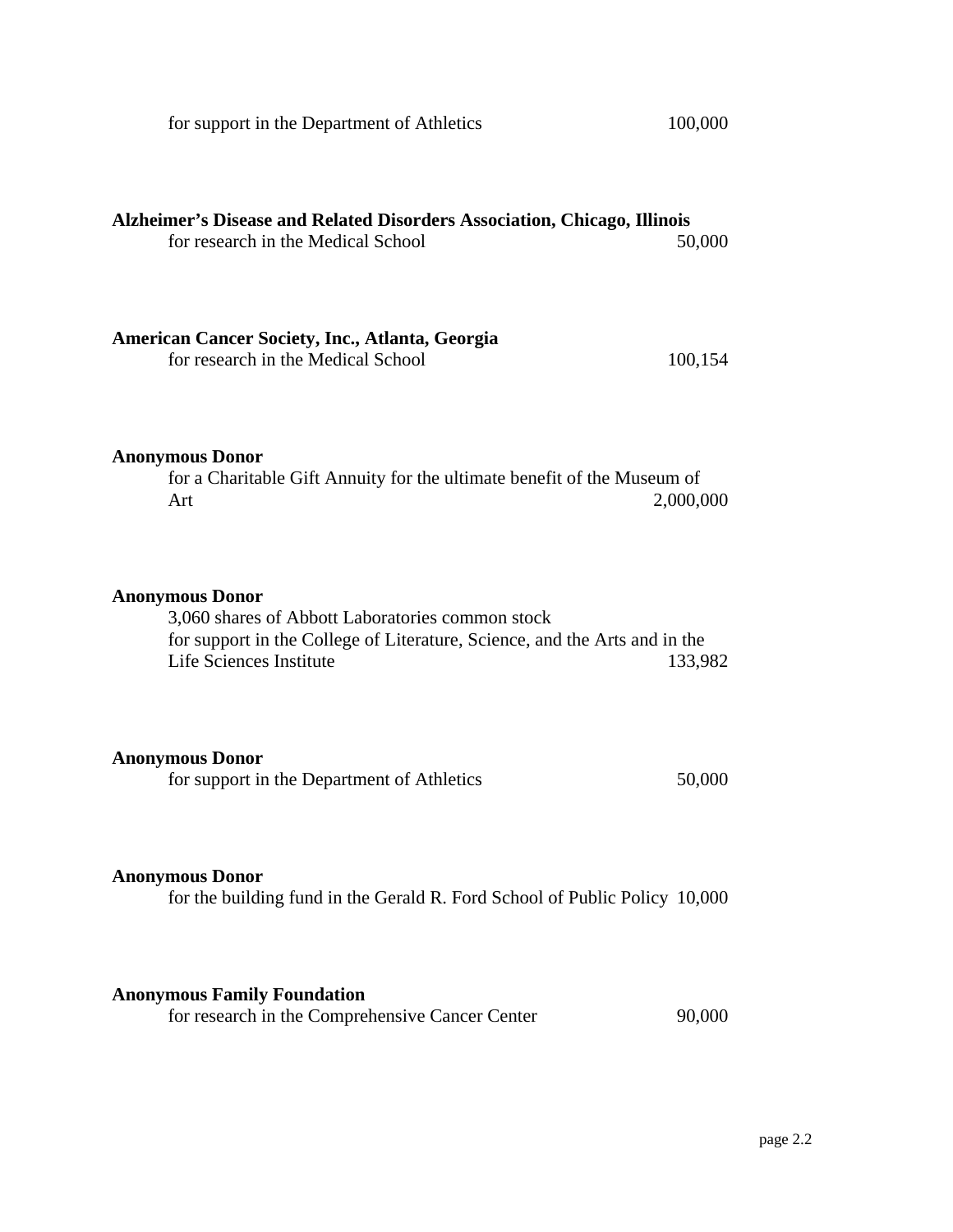| Arbitron, Inc., Columbia, Maryland<br>for scholarships in the Institute for Social Research                          | 24,000 |
|----------------------------------------------------------------------------------------------------------------------|--------|
| A. R. M. Enterprises, Farmington Hills<br>for support in the University Hospitals                                    | 10,000 |
| <b>Aronoff Foundation, Inc., Bloomfield Hills</b><br>for research in the Medical School                              | 25,000 |
| <b>Arthritis Foundation, Michigan Chapter, Southfield</b><br>for research in the Medical School                      | 20,000 |
| Roy Ash, Los Angeles, California<br>for the building fund in the Gerald R. Ford School of Public Policy 10,000       |        |
| ASN, Washington, D.C.<br>for research in the Medical School                                                          | 50,000 |
| Richard A. Auhll, Aspen, Colorado<br>for the Richard A. Auhll Professorship in the College of Engineering<br>100,000 |        |
| <b>Auto Club Group, Dearborn</b><br>for support in the Transportation Research Institute                             | 10,000 |

**Menakka Bailey, Ann Arbor**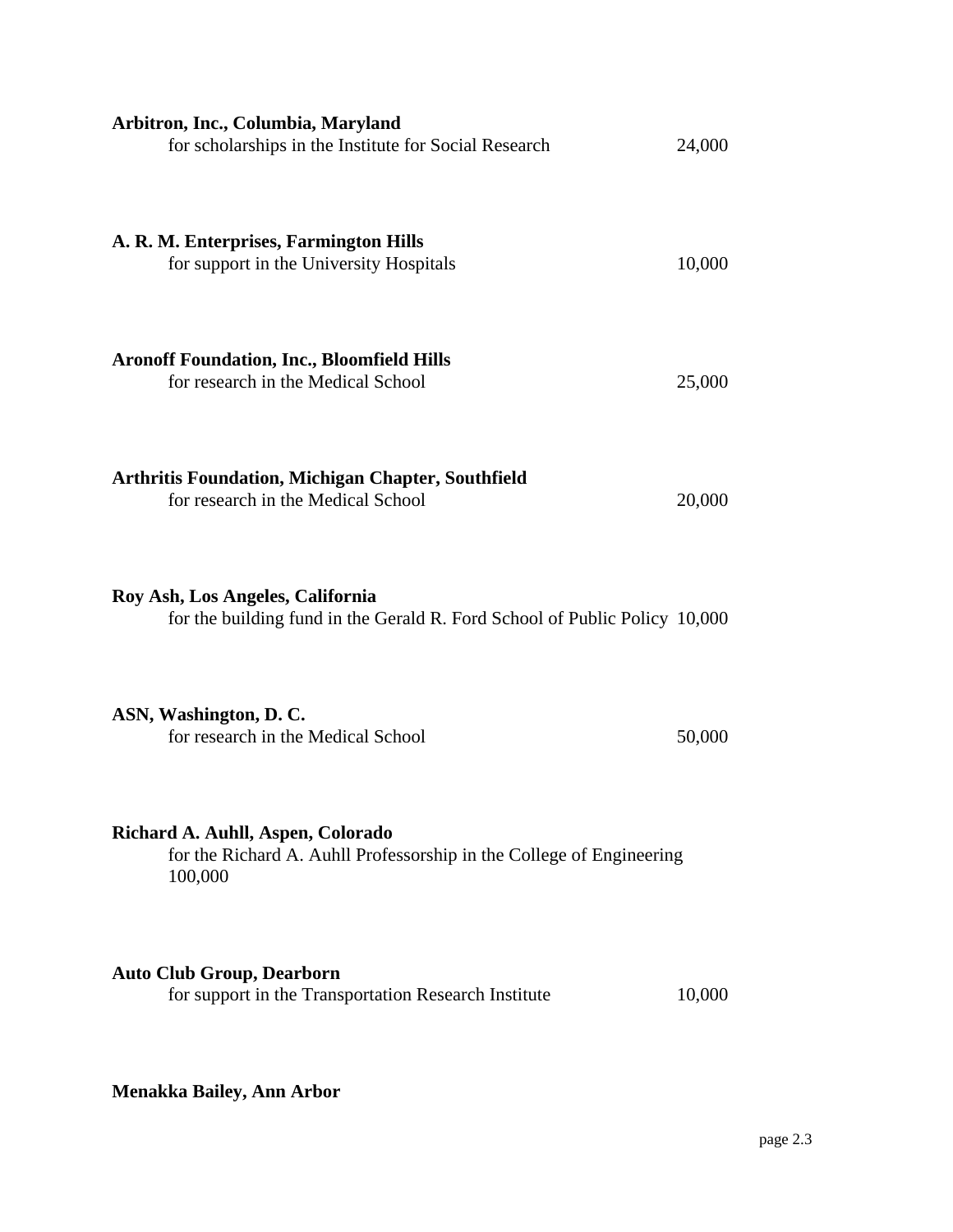| for scholarships in the Center for the Education of Women and for support<br>for the Comprehensive Cancer Center                                                                                                                             | 25,100 |
|----------------------------------------------------------------------------------------------------------------------------------------------------------------------------------------------------------------------------------------------|--------|
| <b>Benedek Family Foundation, Los Angeles, California</b><br>for the Peter and Barbara Benedek Artist in Residence Fund and the<br>Barbara and Peter Benedek Dean's Merit Scholarship in the College of<br>Literature, Science, and the Arts | 37,500 |
| <b>Betty Z. Benedict, Westwood, New Jersey</b><br>for research in the Medical School                                                                                                                                                         | 10,000 |
| Kenneth Bettsteller, Oak Park, California<br>for the K. and K. Bettsteller Endowment Study Fund in the College of<br>Literature, Science, and the Arts                                                                                       | 30,000 |
| <b>Betz Industries, Grand Rapids</b><br>for the Betz Family Scholarship Fund in the Department of Athletics and<br>for support in the College of Engineering                                                                                 | 52,000 |
| <b>Bruce P. Bickner, Sycamore, Illinois</b><br>for support in the Department of Kinesiology                                                                                                                                                  | 50,000 |
| <b>Leland F. Blatt Family Foundation, Harper Woods</b><br>for the Blatt Family Fund in the Medical School                                                                                                                                    | 60,000 |

## **Bogaard Charitable Fund of the Ayco Charitable Foundation, Clifton Park, New York**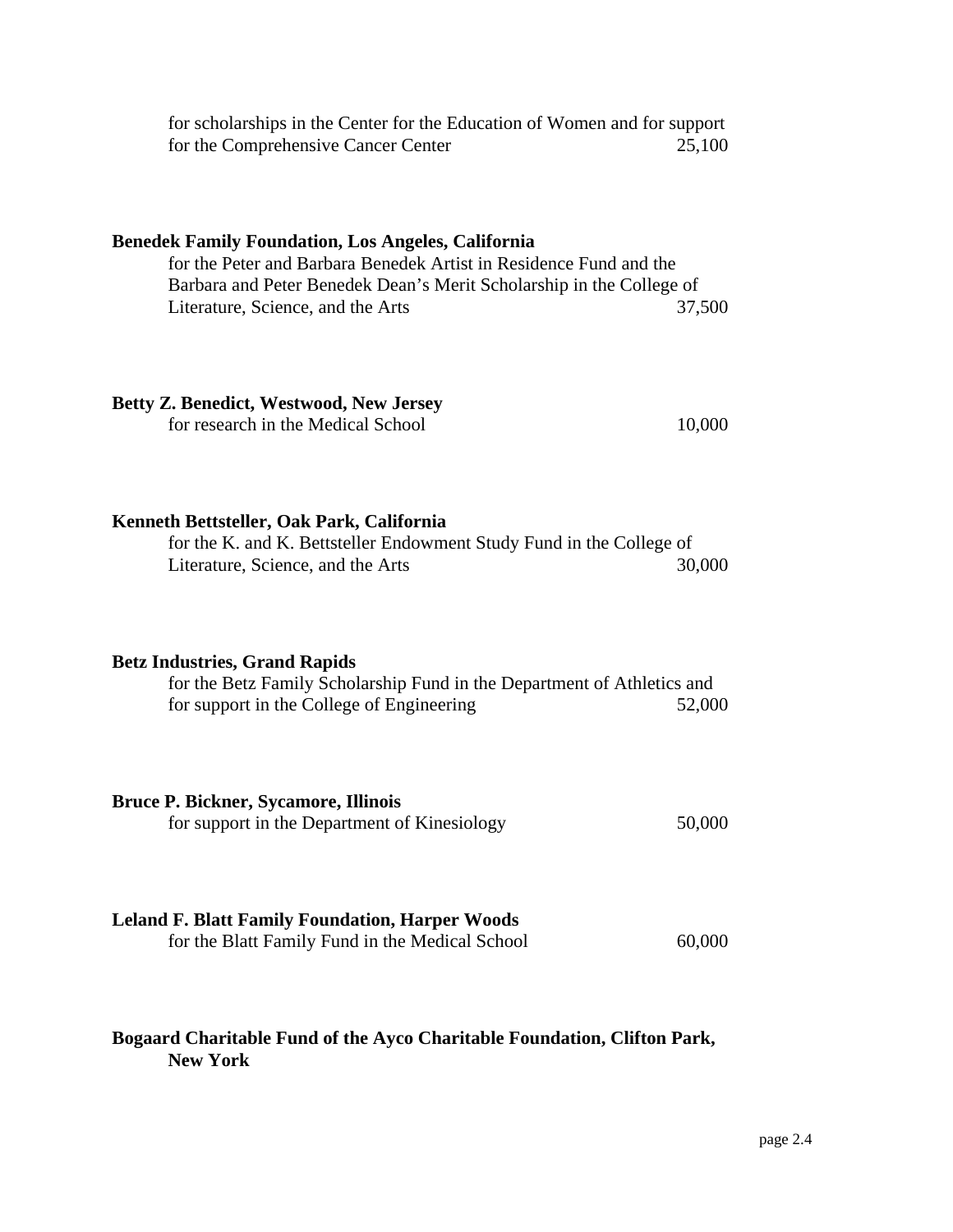for the William J. and Claire W. Bogaard Fund in the Law School 60,000

#### **Edward L. Bove, Ann Arbor**

for the Helen and Marvin M. Kirsh Professorship in the Medical School 15,000

## **Robert S. Bradley, Cincinnati, Ohio**

for scholarships in the Department of Athletics 10,000

#### **Hubert J. Brandt, Long Beach, New York**

for the Frances and Hubert Brandt Israel Fellowship in the College of Literature, Science, and the Arts 20,000

#### **Kathryn W. Brandt, Scarsdale, New York**

for support in the Law School and the College of Literature, Science, and the Arts  $10,250$ 

#### **Irene Bronner, Frankenmuth**

for the Men's Glee Club Tour Endowment Fund in the School of Music 10,000

## **Kenneth A. Buckfire, New York, New York**

for the Trunsky/Buckfire Endowed Scholarship Fund in the Medical School 25,000

#### **Richard R. Burns, Duluth, Minnesota**

785 shares of New Corp, Ltd., common stock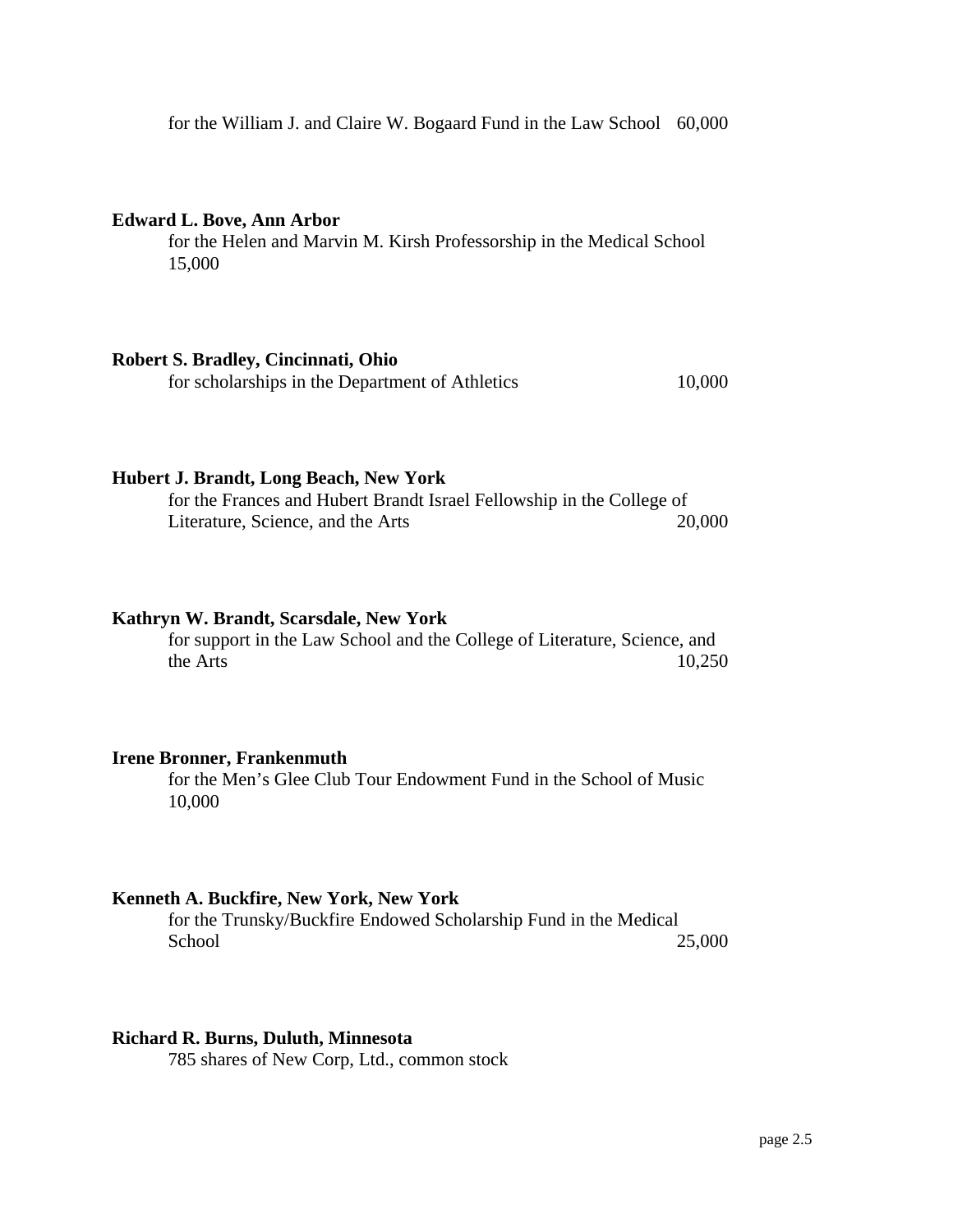| for support in the Department of Athletics and the Law School                                                                                                                                 | 29,759  |
|-----------------------------------------------------------------------------------------------------------------------------------------------------------------------------------------------|---------|
| Clare B. Callahan, Northfield, Illinois<br>535 shares of PepsiCo, Inc., common stock<br>for the Clare and Michael Callahan Dean's Discretionary Fund the School<br>of Business Administration | 24,878  |
| <b>Herman B. Cass Trust</b><br>for support in the Law School                                                                                                                                  | 256,990 |
| ChevronTexaco, Concord, California<br>for support in the School of Business Administration and Transportation<br><b>Research Institute</b>                                                    | 21,600  |
| <b>Cleveland A. Christophe, Stamford, Connecticut</b><br>for support in the School of Business Administration                                                                                 | 10,000  |
| Richard M. Cieri, Shaker Heights, Ohio<br>for support in the Law School and the College of Literature, Science, and<br>the Arts                                                               | 10,000  |
| <b>William F. Close Trust</b><br>for support in the Medical School                                                                                                                            | 50,000  |

**James F. Conrad, Nashville, Tennessee**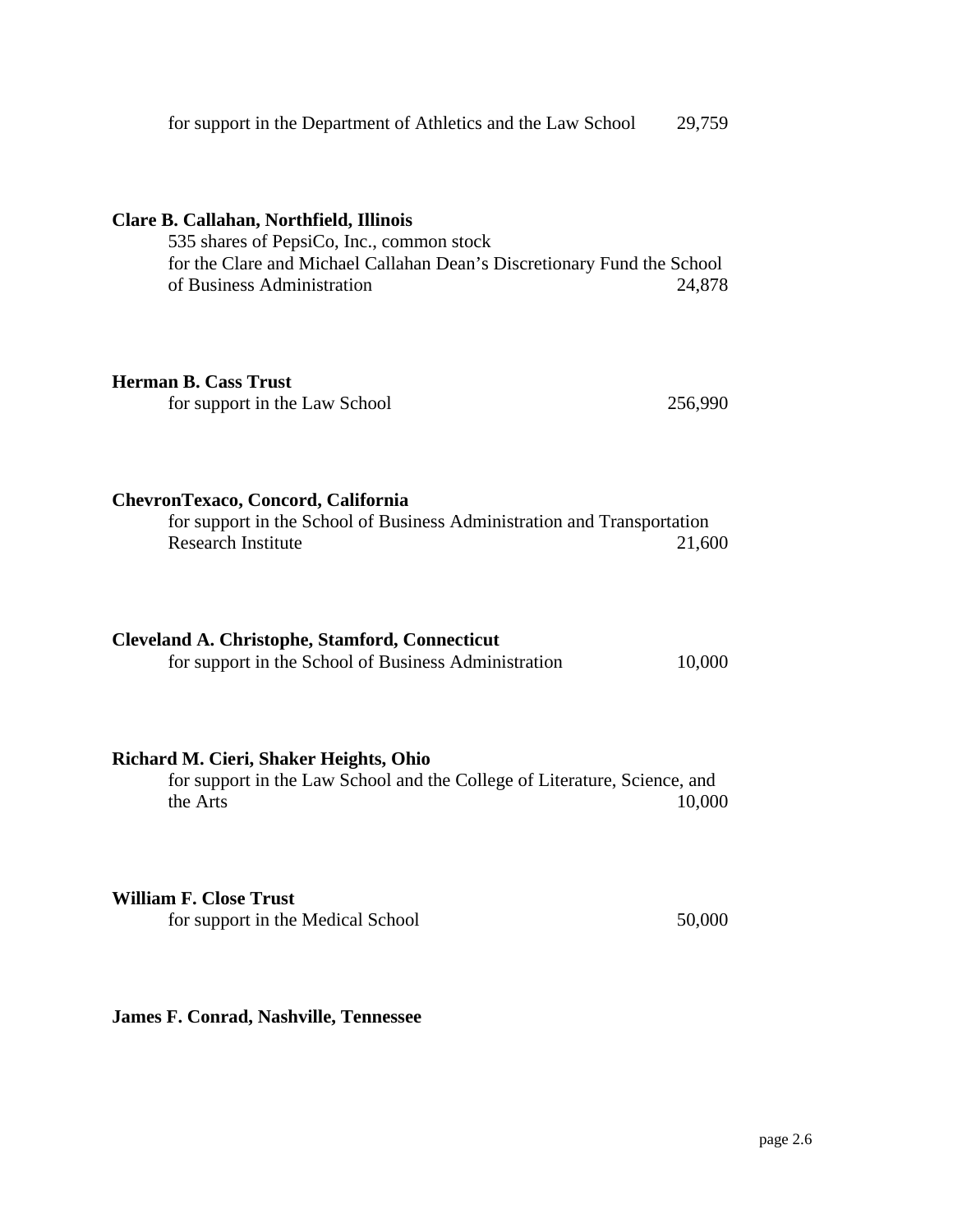#### **Jane Wilson Coon Trust**

for the William W. Coon, M.D. Fund in the Medical School 10,000

## **Lewis Hugh Cooper, Ann Arbor**

for the Hugh and Nan Cooper Scholarship and other scholarships in the School of Music 25,850

### **Carolyn L. Crosby, Fort Wayne, Indiana**

for the Louis and Margaret Crosby Scholarship Fund at the University of Michigan 15,000

#### **Rebecca E. Crown, Winnetka, Illinois**

for the Glenn M. Knudsvig Memorial Fund in the College of Literature, Science, and the Arts, in memory of Dr. Glenn M. Knudsvig 10,000

#### **Laura J. Currie, Midland**

for the Gilbert Currie Endowment Fund and other support in the Department of Athletics 15,100

## **DaimlerChrysler Corporation Fund, Auburn Hills**

for the University of Michigan-Dearborn and for employee matching gifts 31,400

## **Marvin and Betty Danto Philanthropic Fund of the United Jewish Foundation, Bloomfield Hills**

for the Marvin and Betty Danto Expendable Research Fund in the Medical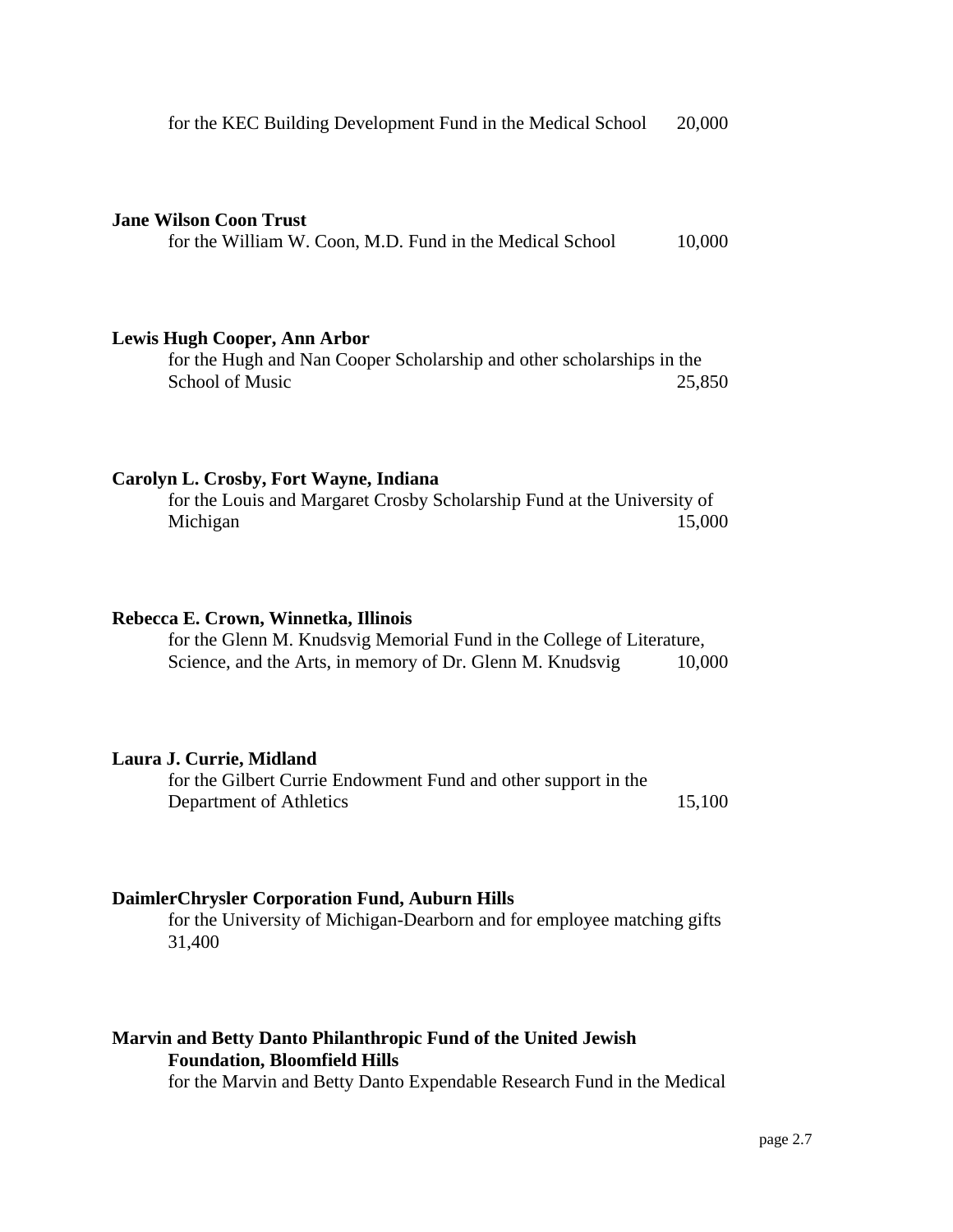| Denso International America, Inc., Southfield<br>for support in the Transportation Research Institute and for employee<br>matching gifts      | 15,050 |
|-----------------------------------------------------------------------------------------------------------------------------------------------|--------|
| Detroit Area Pre-College Engineering Program, Inc., Detroit<br>for support in the College of Engineering                                      | 94,800 |
| D. H. R. Foundation, Chicago, Illinois<br>for the building fund in the Gerald R. Ford School of Public Policy 25,000                          |        |
| <b>Doan Family Foundation, Midland</b><br>for the Ruth Dow Doan Endowed Professorship & Directorship in the<br><b>Medical School</b>          | 14,750 |
| <b>Thelma Dollar Estate</b><br>for support in the Law School                                                                                  | 52,991 |
| Herbert H. and Grace A. Dow Foundation, Midland<br>for the Ruth Dow Doan Endowed Professorship & Directorship in the<br><b>Medical School</b> | 15,630 |

# **DTE Energy Foundation, Detroit**

for the University of Michigan-Dearborn and for employee matching gifts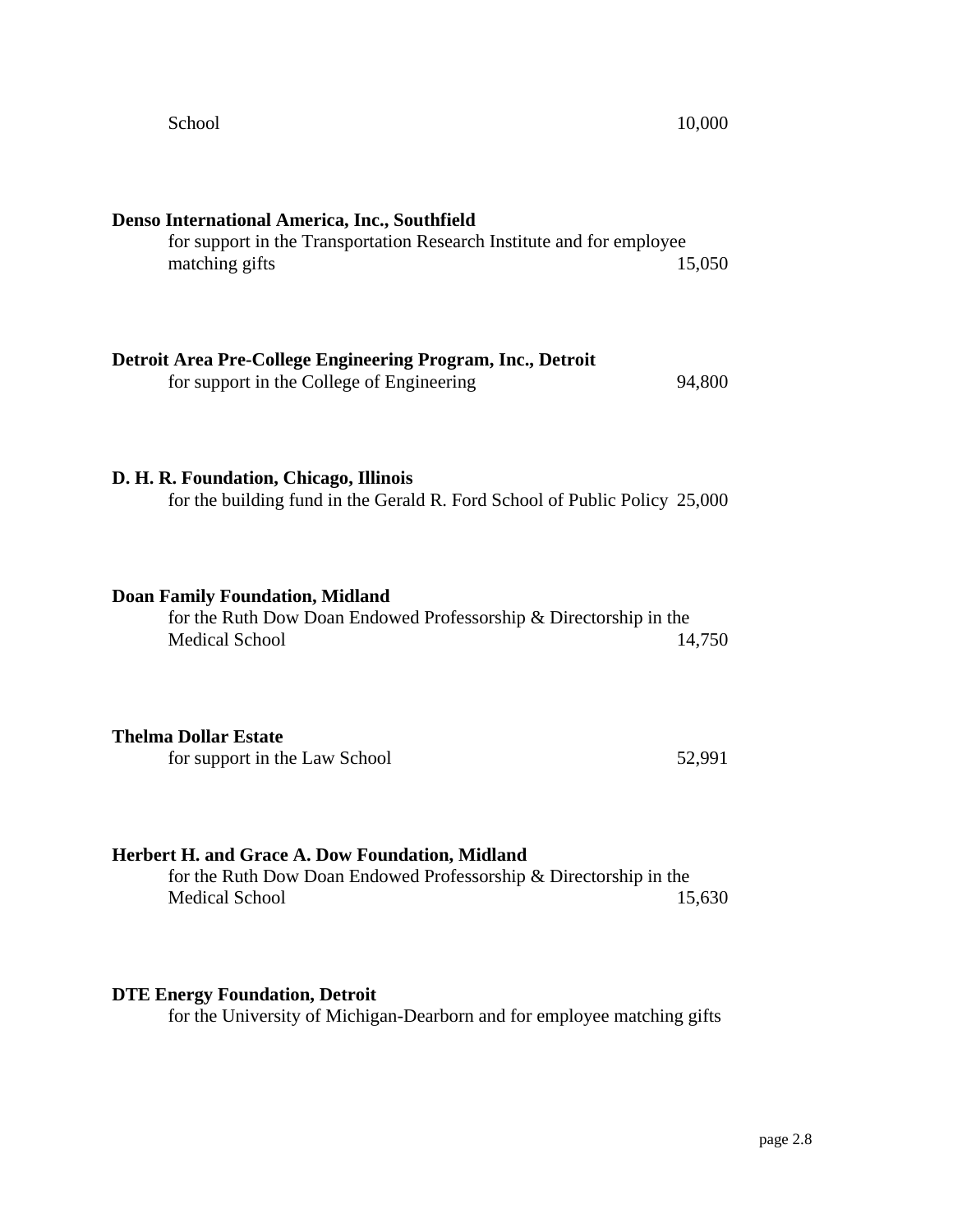#### **Gayle E. Ellias, White Lake**

for research in Comprehensive Cancer Center 10,000

## **Farrehi Family Foundation, Inc., Grand Blanc**

for the Cyrus and Jane Farrehi Professorship in the Medical School 12,000

#### **Z. Jane and Cyrus Farrehi Trust**

for the Cyrus and Jane Farrehi Professorship in the Medical School 200,000

#### **Janette Ferrantino, Ann Arbor**

1,714 shares of Wells Fargo & Company common stock for the Janette Ferrantino Investigator Fund in the Medical School 100,715

| <b>Flint Ink Corporation, Ann Arbor</b>                                             |        |
|-------------------------------------------------------------------------------------|--------|
| $\mathcal{C}$ 1, 1, 1, $\mathcal{C}$ 11, $\mathcal{C}$ $\mathbf{F}$ , $\mathcal{C}$ | $\sim$ |

for research in the College of Engineering 50,000

#### **Food Allergy Initiative, New York, New York**

for support in the Medical School 28,800

## **Ford Foundation, New York, New York**

for research in the Gerald R. Ford School of Public Policy and the College of Literature, Science, and the Arts 192,000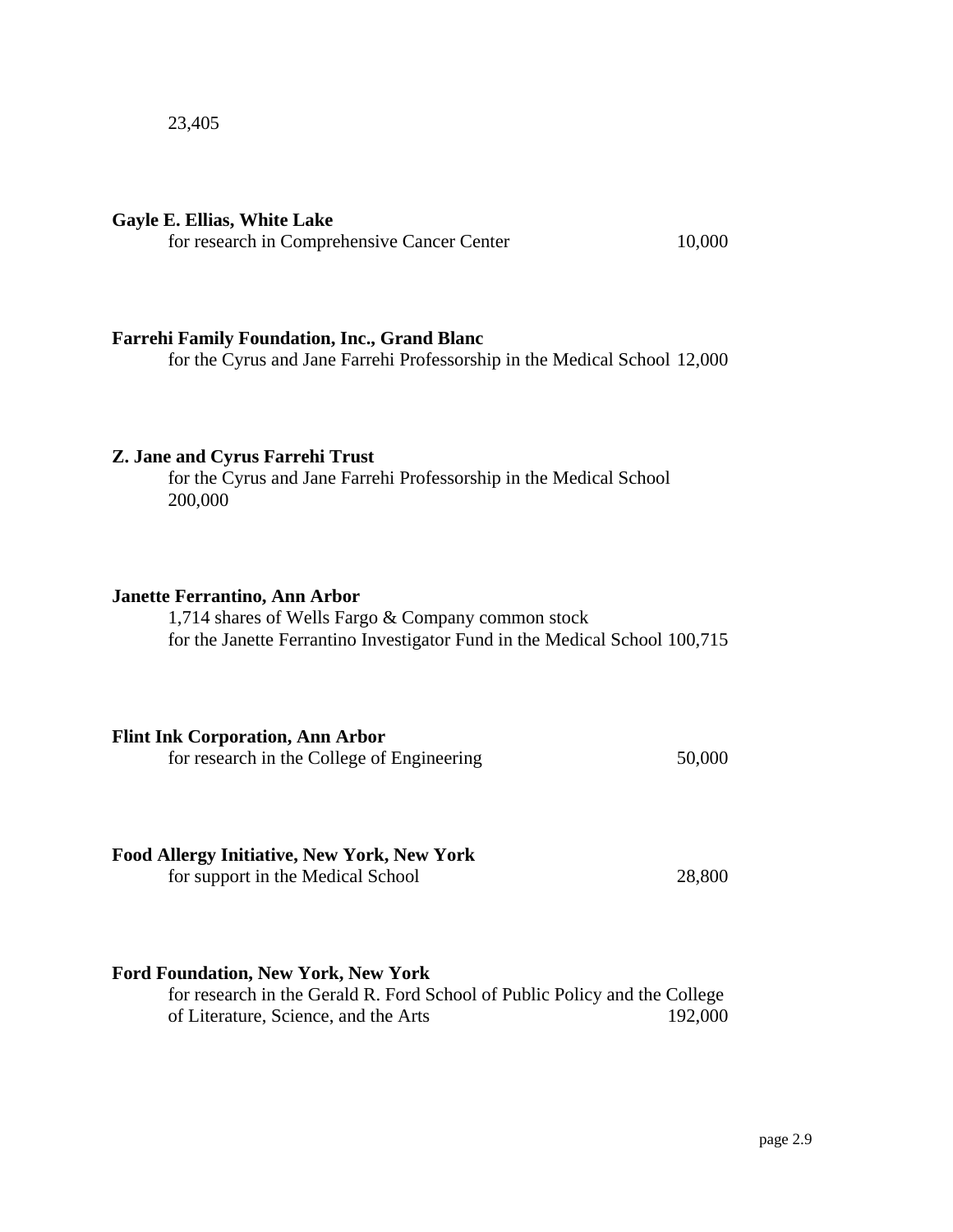| <b>Ford Motor Company, Dearborn</b><br>for the University of Michigan-Dearborn                                                                                                          | 40,000  |
|-----------------------------------------------------------------------------------------------------------------------------------------------------------------------------------------|---------|
| <b>Maxine and Stuart Frankel Foundation, Bloomfield Hills</b><br>for support at University of Michigan-Dearborn, and for the Museum of<br>Art, the University Musical Society, and WFUM | 13,200  |
| <b>Furth Family Foundation, San Francisco, California</b><br>for the Frederick P. Furth, Sr. Professorship Endowment Fund in the Law<br>School                                          | 100,000 |
| Peter S. Fuss, Boca Grande, Florida<br>8,825 shares of various corporate common stock for support in the College<br>of Engineering                                                      | 400,431 |
| <b>Ruth Galloway Trust</b><br>for research in the Medical School, in memory of Joyce Fickes<br>VanVoorhis                                                                               | 77,094  |
| E. James Gamble, Bloomfield Hills<br>for support in the Schools of Music and Law, for the University Library,<br>and for the College of Literature, Science, and the Arts               | 11,900  |
| Arthur R. Gaudi, Santa Barbara, California                                                                                                                                              |         |

for support in the Law School and the College if Literature, Science, and the Arts 10,000

# **General Dynamics Land Systems, Lima, Ohio**

for the General Dynamics Endowment Fund at the University of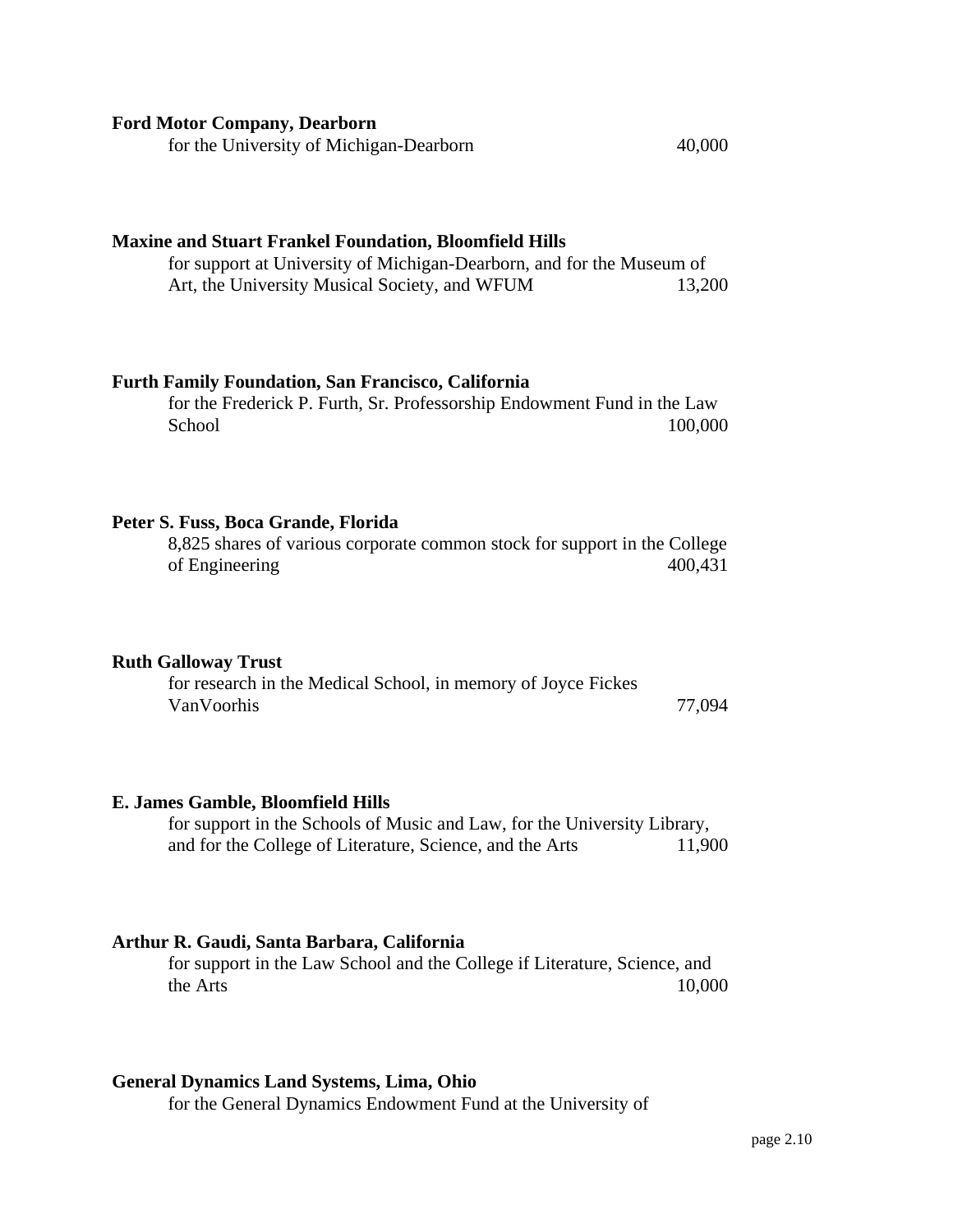| Michigan-Dearborn                                                                                                                                                                                  | 30,000  |
|----------------------------------------------------------------------------------------------------------------------------------------------------------------------------------------------------|---------|
| <b>General Motors Foundation, Detroit</b><br>for scholarships in the College of Engineering and for support at the<br>University of Michigan-Dearborn                                              | 50,000  |
| <b>Gentex Corporation, Zeeland</b><br>for support in the Transportation Research Institute                                                                                                         | 15,000  |
| <b>Al Glick, Jackson</b><br>for support in the Department of Athletics                                                                                                                             | 50,000  |
| <b>Grant K. Goodman Fund, Lawrence, Kansas</b><br>for the Grant K. Goodman Fund in the College of Literature, Science, and<br>the Arts                                                             | 10,000  |
| James F. Goodrich, Washington, D. C.<br>1,465 shares various corporate common stock<br>for the James F. Goodrich Charitable Gift Annuity for the ultimate benefit<br>of the College of Engineering | 100,263 |
| <b>Goodrich Foundation, Inc., Cornwall, Connecticut</b><br>for support in the University Library                                                                                                   | 15,000  |

## **Graham Foundation, York, Pennsylvania**

for support in the College of Engineering and the Department of Athletics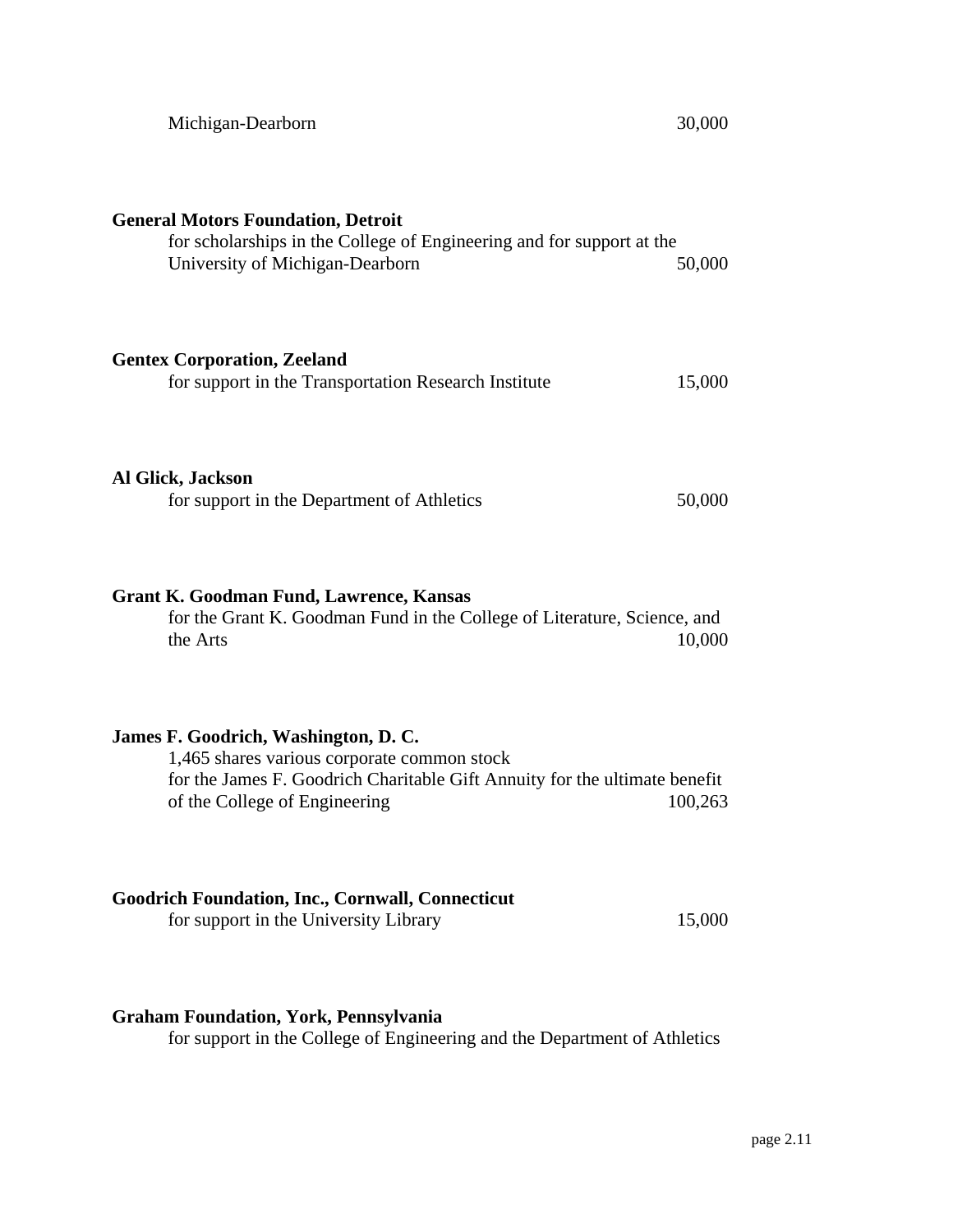| and for other support at the University of Michigan                                                                                                                                                                            | 1,000,000 |
|--------------------------------------------------------------------------------------------------------------------------------------------------------------------------------------------------------------------------------|-----------|
| John F. Greene, Silverthorne, Colorado<br>1,000 shares of Burlington Resources, Inc., common stock<br>for the Graduate Fellowship Endowment Fund in Geological Sciences in<br>the College of Literature, Science, and the Arts | 55,615    |
| William C. Greer, Livingston, New Jersey<br>for the Curtis W. Greer Football Scholarship in the Department of<br>Athletics                                                                                                     | 10,000    |
| <b>Milton and Miriam Handler Foundation, New York, New York</b><br>for the Handler Foundation Research Fund in the Law School                                                                                                  | 20,000    |
| Mark W. B. Harms, London, England<br>for the Mark Harms Fund in the College of Literature, Science, and the<br>Arts                                                                                                            | 20,000    |
| William K. Hawes, Jr., Houston, Texas<br>for the William K. Hawes Family Scholarship Fund in the School of<br>Music                                                                                                            | 10,000    |
| Hermelin Family Support Foundation of the United Jewish Foundation,<br><b>Bloomfield Hills</b><br>for the Irving M. Hermelin Curator of Judaica Endowment Fund in the<br>University Library                                    | 13,000    |

# **William and Flora Hewlett Foundation, Menlo Park, California**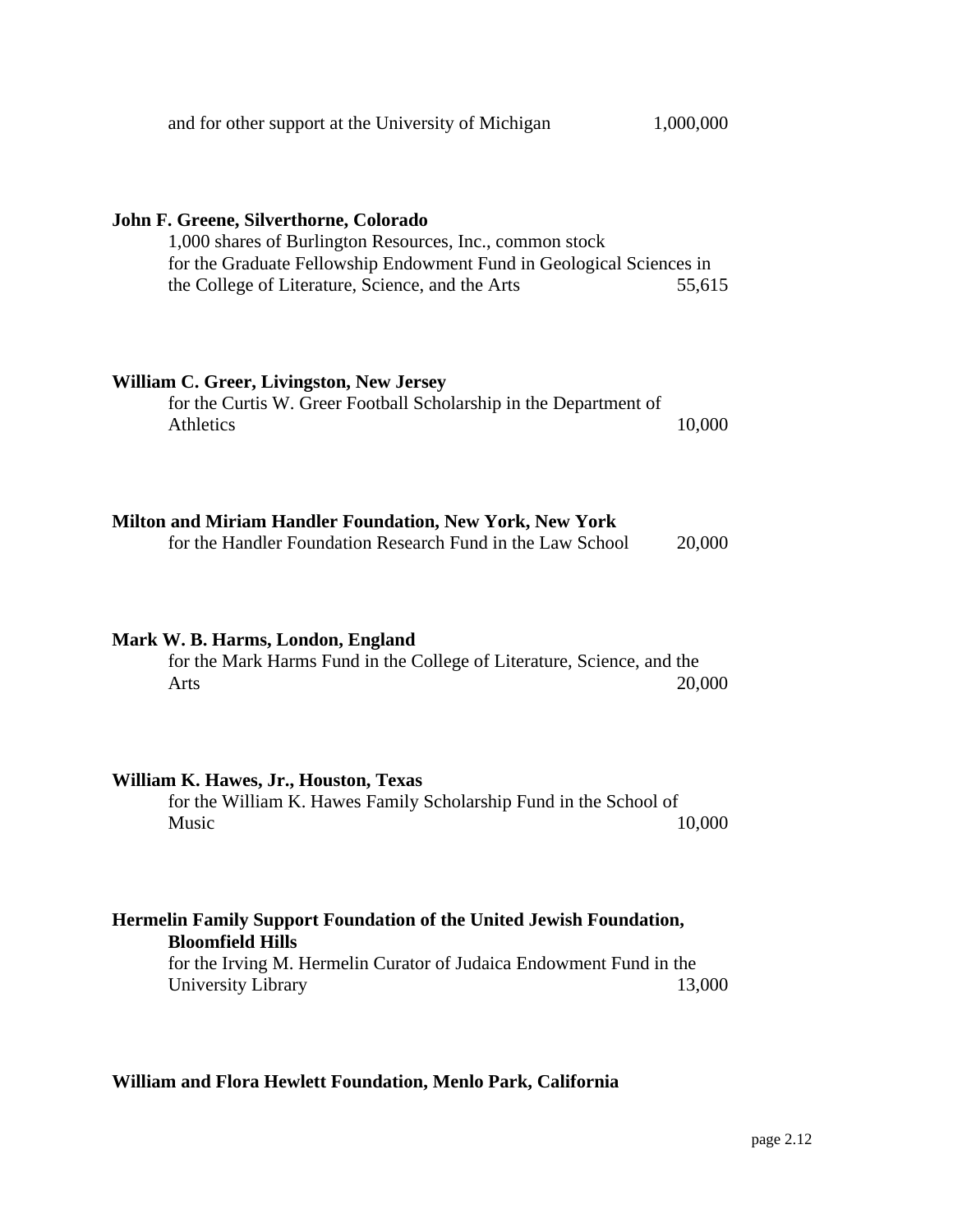| for support in the School of Public Health                                                                                                         | 50,000  |
|----------------------------------------------------------------------------------------------------------------------------------------------------|---------|
| Holcim (US), Inc., Dundee<br>for the Holcim Professorship Funds in the Schools of Business<br>Administration and Natural Resources and Environment | 500,000 |
| Robert L. Hooker, Jupiter, Florida<br>for the Hooker, Cook, and DeVos Endowment Fund in the Gerald R. Ford<br>School of Public Policy              | 10,000  |
| Timothy A. Howes, Los Altos, California<br>4,000 shares of Opsware, Inc., common stock<br>for support in the College of Engineering                | 24,380  |
| <b>John K. Hoyns, New York, New York</b><br>for support in the Law School                                                                          | 12,500  |
| <b>InfoGation Corporation, San Diego, California</b><br>for support at the University of Michigan-Dearborn                                         | 10,000  |
| <b>Phyllis Berical Johnson Trust</b><br>for the Jeffrey Lee Johnson Scholarship Fund in the College of Literature,<br>Science, and the Arts        | 25,000  |

# **Robert Wood Johnson Foundation, Princeton, New Jersey**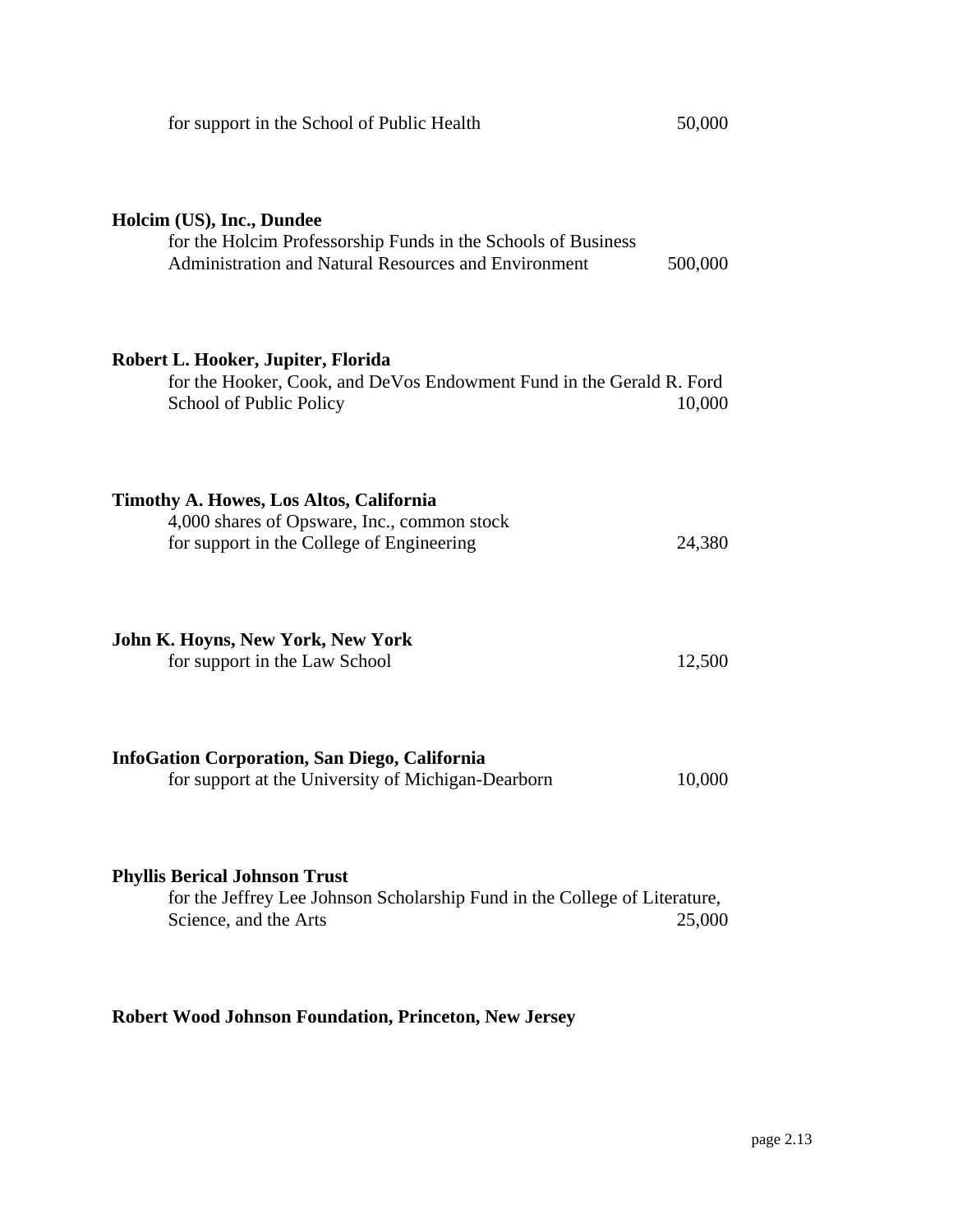## **Joyce Foundation, Chicago, Illinois**

for support in the Gerald R. Ford School of Public Policy, and for the Schools of Natural Resources and Environment, and Social Work 296,647

## **J. P. Morgan Chase Foundation, New York, New York**

for support in the School of Business Administration and the College of Literature, Science, and the Arts 10,875

## **Richard Katcher, Cleveland, Ohio**

| for support in the Department of Athletics, and the Law School, and for |        |
|-------------------------------------------------------------------------|--------|
| the University Library                                                  | 13,925 |

## **Kaydon, Ann Arbor**

| for support in the Department of Athletics | 65,000 |
|--------------------------------------------|--------|
|--------------------------------------------|--------|

## **W. M. Keck Foundation, Los Angeles**

for research in the College of Engineering and the School of Public Health 750,000

## **Thomas Kelleher, Ann Arbor**

for research in the Medical School 10,000

## **W. K. Kellogg Foundation, Battle Creek**

for support in the School of Education, for WUOM and for employee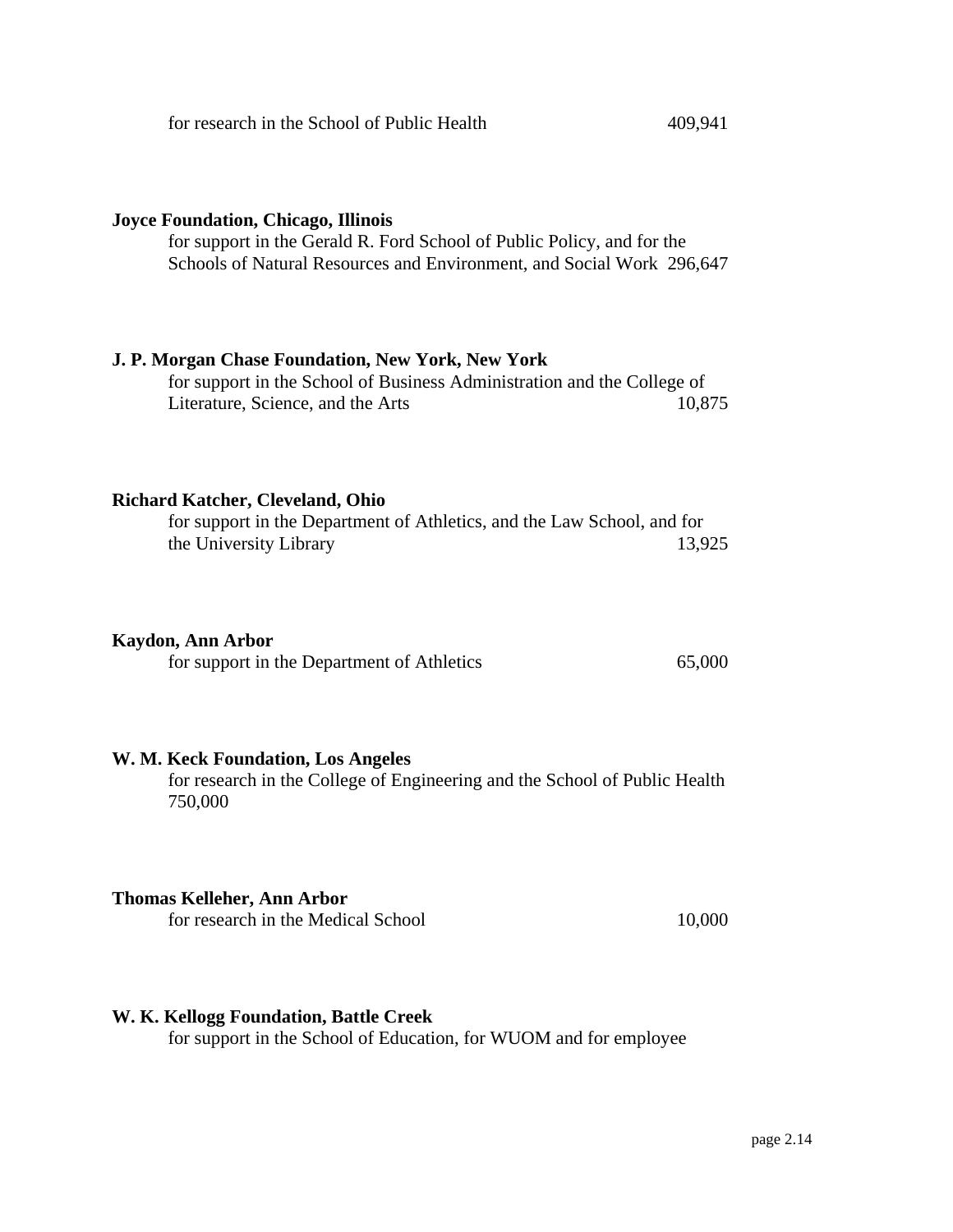| for Frauman Family Dean's Merit Scholarship Fund in the College of            |
|-------------------------------------------------------------------------------|
| 30,650                                                                        |
| for the Kirshman Family Scholarship Fund in the College of Literature,        |
| 10,000                                                                        |
|                                                                               |
| for research in the Comprehensive Cancer Center, in memory of Harry<br>10,000 |
|                                                                               |
|                                                                               |
| 10,331                                                                        |
|                                                                               |
| 10,000                                                                        |
|                                                                               |
| 10,000                                                                        |
|                                                                               |
| 1,503,463                                                                     |
|                                                                               |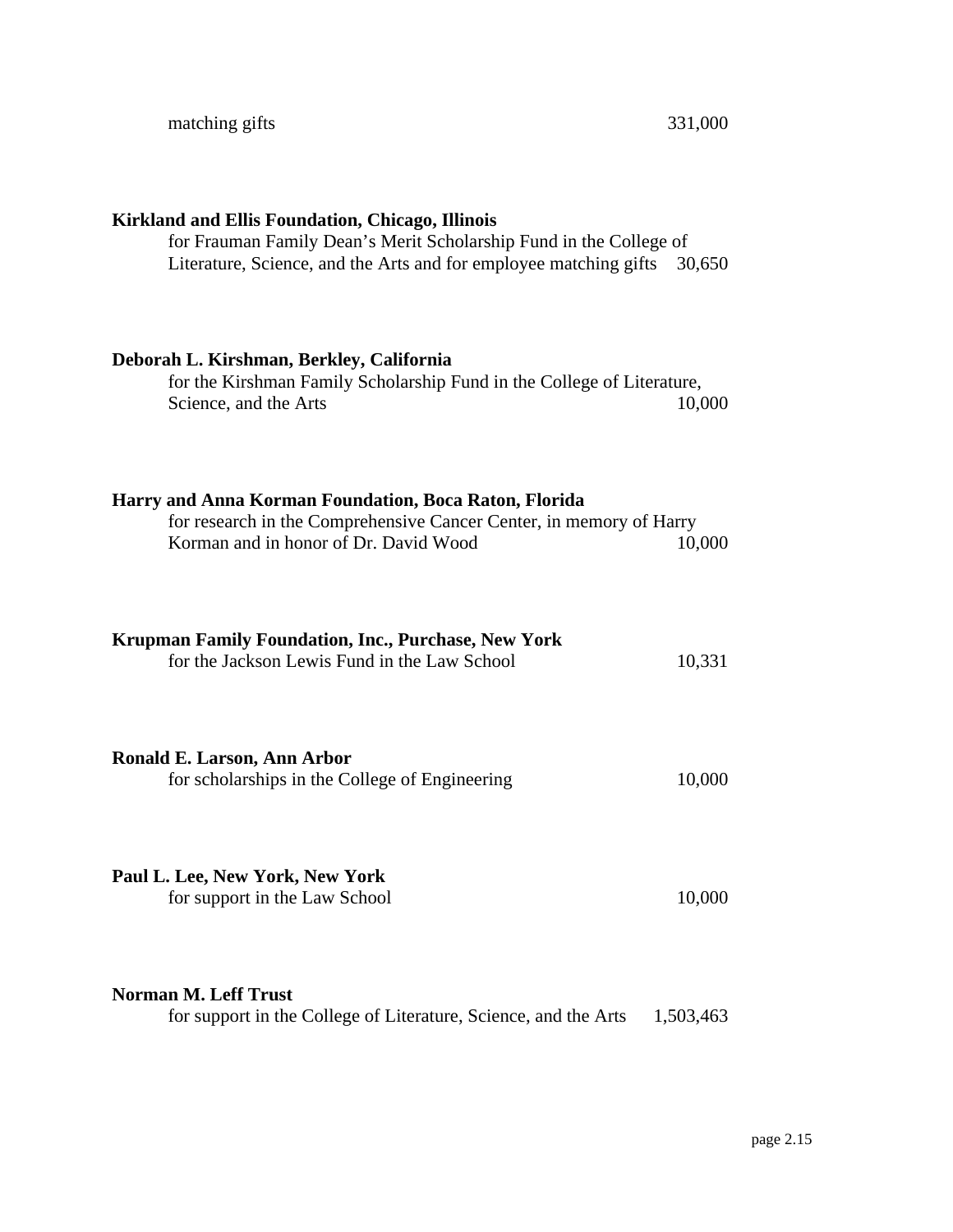#### **Selig D. Lesnoy Estate**

for the Selig D. Lesnoy Endowment Fund at the University of Michigan 377,469

## **Leukemia and Lymphoma Society, White Plains, New York**

for research in the Medical School 11,250

#### **Eli Lilly and Company, Indianapolis, Indiana**

for the Lilly Clinical Research Fund in the Comprehensive Cancer Center 100,000

#### **Eli Lilly & Company Foundation, Indianapolis, Indiana**

for support in the Medical School, and the Tauber Manufacturing Institute in the College of Engineering, and the School of Business Administration 45,000

## **Jeffrey Liss, Washington, D. C.**

for support in the Law School, and the Life Sciences Institute, and for the Harold K. Jacobson Graduate Student Support Fund in the College of Literature, Science, and the Arts 30,000

**Diana M. Lopo, New York, New York** for support in the Law School 10,000

#### **Ann and Robert H. Lurie Foundation, Chicago, Illinois**

for the SSEL Construction Fund in the College of Engineering 2,500,000

### **Kenneth S. Mack, Metamora**

for the Wilbur K. Pierpont Scholarship in the School of Business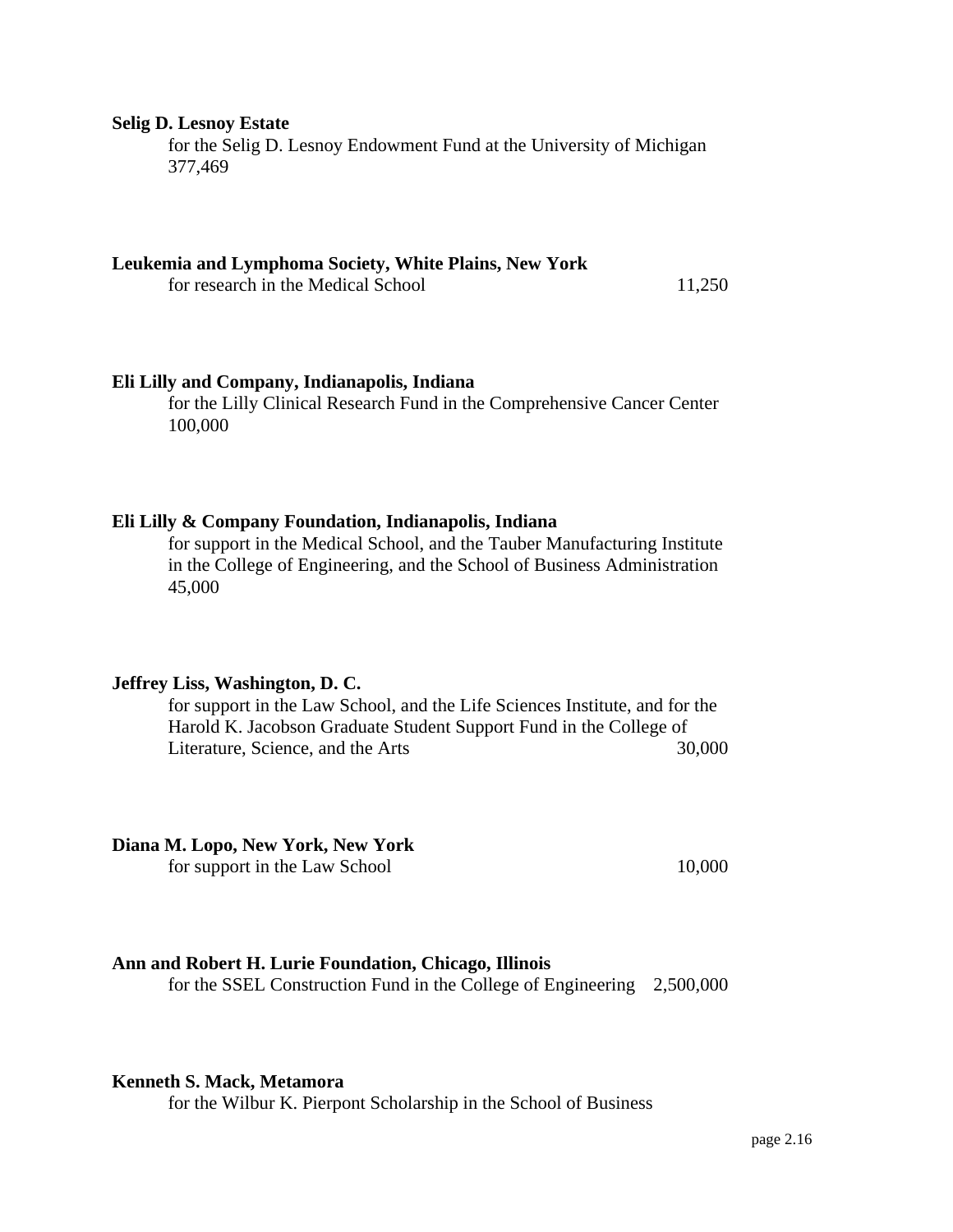## **Sylvia Majkowski, Redford**

400 shares of Anheuser-Busch Company, Inc., common stock for the Ted Majkowski Scholarship Fund at the University of Michigan 21,002

## **Clayton K. Mammel, Denver, Colorado**

| for the Clayton and Jeanne Mammel Endowed Scholarship Fund in the |        |
|-------------------------------------------------------------------|--------|
| <b>Medical School</b>                                             | 50,000 |

## **Neil R. Mann, Chicago, Illinois**

| for support in the School of Business Administration | 50,000 |
|------------------------------------------------------|--------|
|------------------------------------------------------|--------|

| March of Dimes Birth Defect Foundation, White Plains, New York<br>for research in the Schools of Dentistry and Medicine | 101,715 |
|-------------------------------------------------------------------------------------------------------------------------|---------|
| Richard B. Marsh Trust<br>for support in the College of Engineering                                                     | 10,000  |

## **Masco Corporation, Taylor** for WUOM and for employee matching gifts 19,100

## **Natalie Matovinovic, Ann Arbor**

for the Josip Matovinovic Endowed Clinical Medical Fellowship in the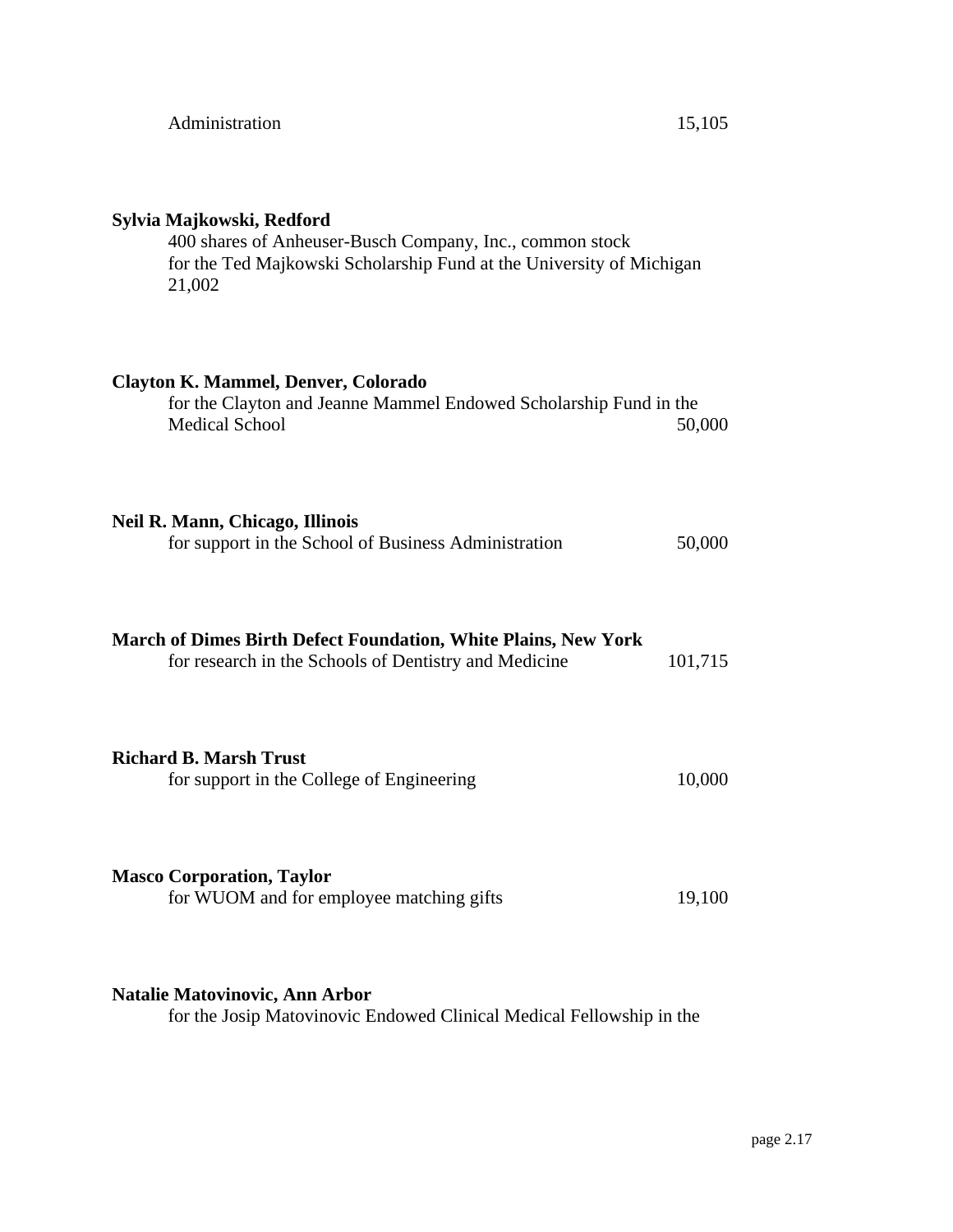| <b>Medical School</b>                                                                                                                                                                                                                                                | 10,000    |
|----------------------------------------------------------------------------------------------------------------------------------------------------------------------------------------------------------------------------------------------------------------------|-----------|
| <b>Loretta Matthews Memorial Fund, Riverview</b><br>for research in the Comprehensive Cancer Center                                                                                                                                                                  | 16,000    |
| Olivia P. Maynard, Goodrich<br>20,100 shares of Procter & Gamble Company common stock<br>for the Olivia P. Maynard Charitable Remainder Unitrust Fund for the<br>ultimate benefit of the Olivia P. Maynard Professorship Fund in the<br><b>School of Social Work</b> | 1,998,744 |
| <b>McKinley Associates, Inc., Ann Arbor</b><br>for the Ruth and Gilbert R. Whitaker Endowed Professorship and other<br>support in the School of Business Administration                                                                                              | 11,642    |
| Mary Upjohn Meader, Kalamazoo<br>6,000 shares of Gillette Company common<br>stock for support in the Medical School                                                                                                                                                  | 218,760   |
| D. Stuart Meiklejohn, Grand Blanc<br>for the University of Michigan-Flint                                                                                                                                                                                            | 10,000    |
| <b>Andrew W. Mellon Foundation, New York, New York</b><br>for research in the School of Information                                                                                                                                                                  | 71,000    |

# **Mentor Graphics Corporation, Wilsonville, Oregon**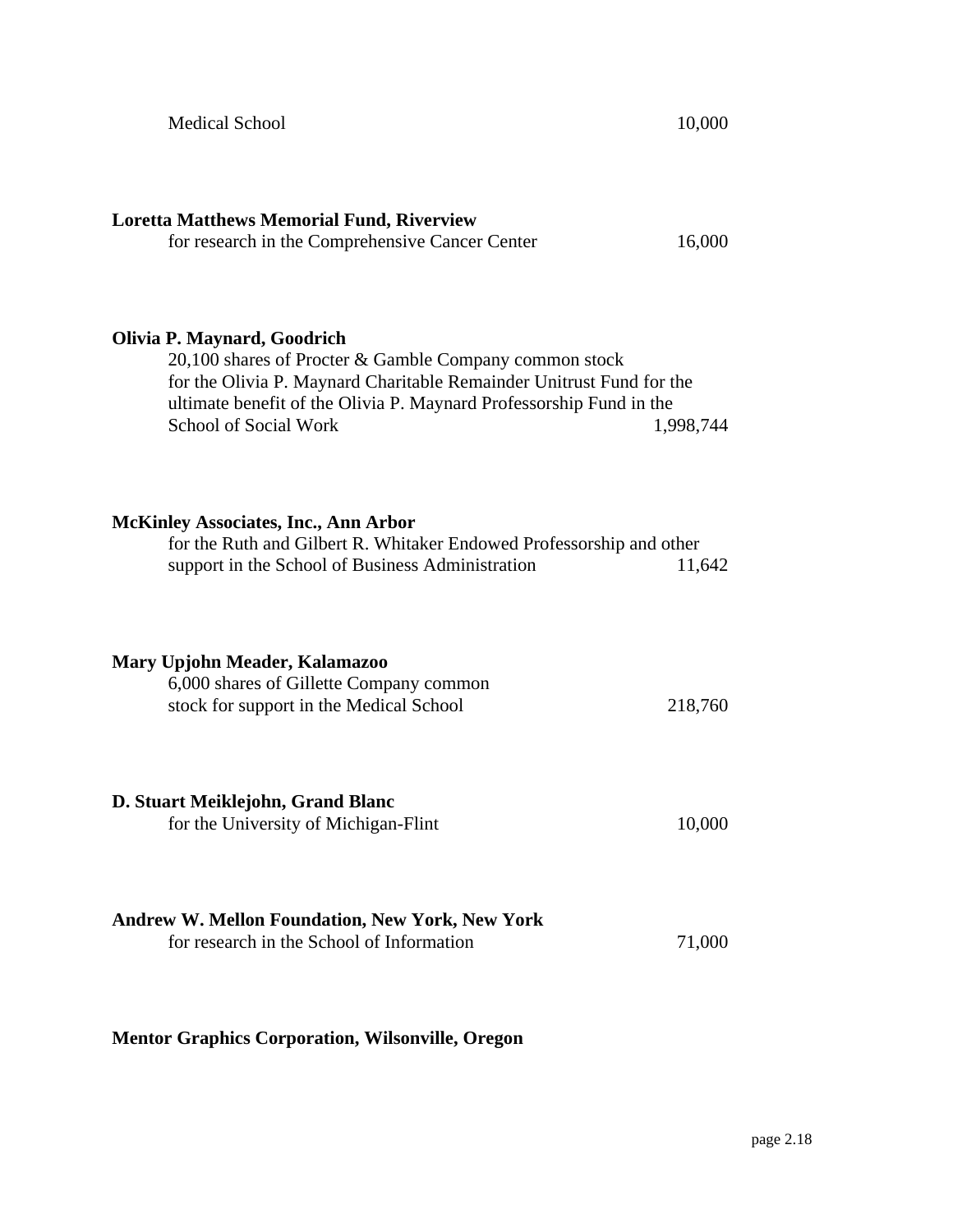| for research in the College of Engineering                                                                                                                                                                                          | 25,000  |
|-------------------------------------------------------------------------------------------------------------------------------------------------------------------------------------------------------------------------------------|---------|
| <b>Microsoft Corporation, Redmond, Washington</b><br>for support in the College of Engineering                                                                                                                                      | 10,000  |
| <b>Minerva Education and Development Foundation, Detroit</b><br>for support in the School of Social Work                                                                                                                            | 20,000  |
| <b>Ada M. Mitchell Estate</b><br>for support in the College of Engineering                                                                                                                                                          | 500,000 |
| John C. Morley, Cleveland Heights, Ohio<br>for the Matthew J. Jr., and Sarah Patterson Spence Fund in the College of<br>Engineering                                                                                                 | 25,000  |
| Mosaic Foundation of R. & P. Heydon, Ann Arbor<br>for the Clements Library and for the Matthaei Botanical Gardens                                                                                                                   | 10,000  |
| Multiple Sclerosis Foundation, Inc., Fort Lauderdale, Florida<br>for support in the Medical School                                                                                                                                  | 10,000  |
| <b>Mary C. Murphy, Calumet</b><br>for the Mary C. Murphy Charitable Remainder Unitrust Fund for the<br>ultimate benefit of the Percy J. Murphy, M. D. and Mary C. Murphy, R.N.<br>Professorship of Pediatrics in the Medical School | 18,000  |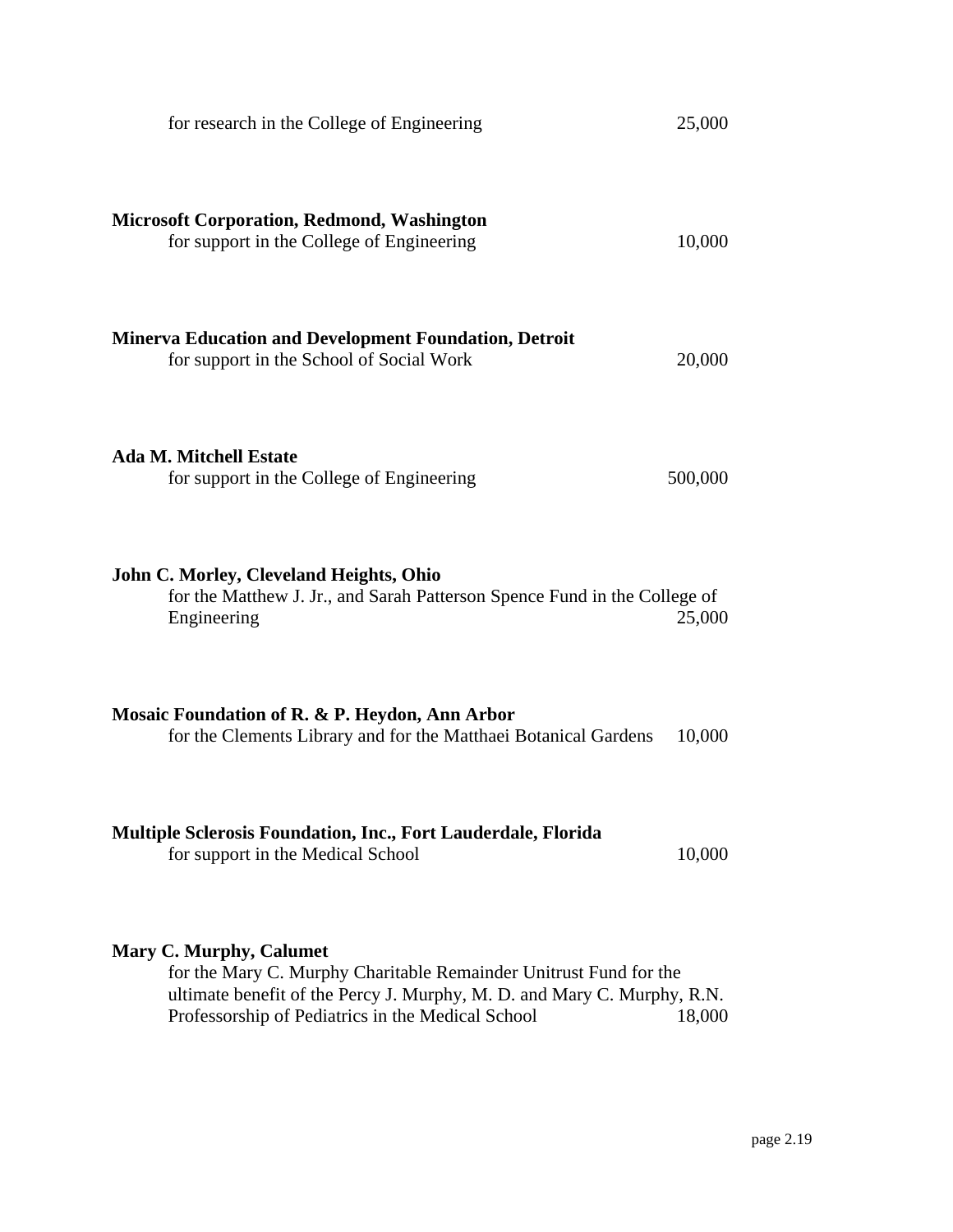| <b>Muscular Dystrophy Associations of America, Inc., Tucson, Arizona</b><br>for research in the Medical School                                                                                                                              | 17,177 |
|---------------------------------------------------------------------------------------------------------------------------------------------------------------------------------------------------------------------------------------------|--------|
| <b>MZM Production, Inc., Miami Lakes, Florida</b><br>for the Jim and Bonnie Mandich Scholarship Fund in the Department of<br><b>Athletics</b>                                                                                               | 10,000 |
| <b>Stuart C. Nathan, Chicago, Illinois</b><br>600 shares of Amgen, Inc., common stock<br>for the JoAnn and Stuart C. Nathan CEMP Student Support Fund in the<br>Schools of Business Administration and Natural Resources and<br>Environment | 36,822 |

| <b>National Multiple Sclerosis Society, New York, New York</b> |  |
|----------------------------------------------------------------|--|
|----------------------------------------------------------------|--|

for research in the Medical School 30,938

## **Homer A. Neal, Ann Arbor**

for the Homer A. and Donna J. Neal Endowment Fund at the University of Michigan 10,000

## **Robert D. Neary, Cleveland, Ohio**

for the Robert D. and Janet E. Neary Funds in the School of Business Administration and the College of Literature, Science, and the Arts 90,000

## **Herbert E. Neil, Jr., Deerfield, Illinois**

for support in the School of Education, the Horace H. Rackham School of Graduate Studies, and for the College of Literature, Science, and the Arts 26,000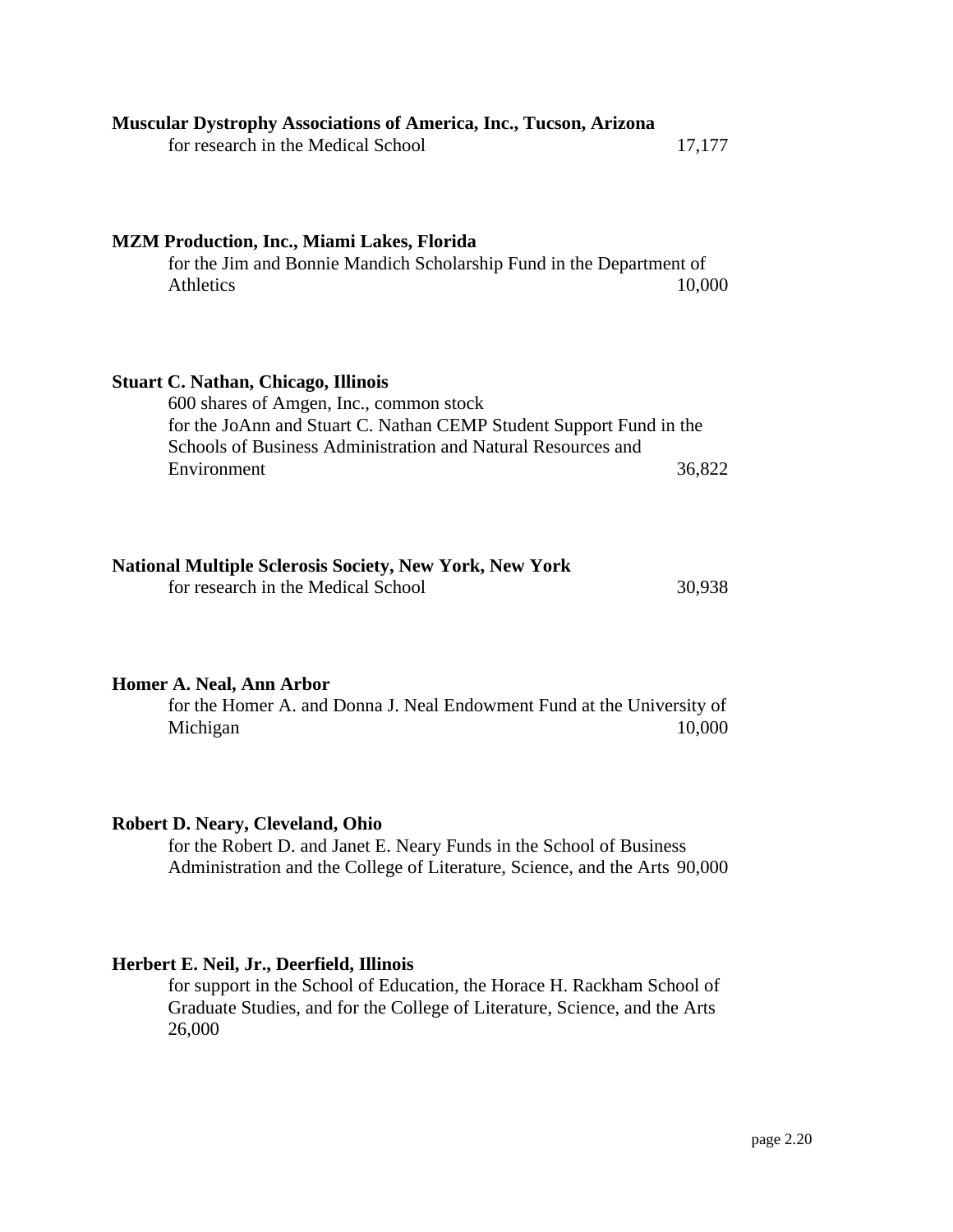| Nichia America Corporation, Mountville, Pennsylvania<br>for support in the Transportation Research Institute                                                                          | 15,000 |
|---------------------------------------------------------------------------------------------------------------------------------------------------------------------------------------|--------|
| John F. Nickoll Living Trust, Los Angeles, California<br>for support in the Law School                                                                                                | 10,000 |
| Michael J. Novoson, Bal Harbour, Florida<br>for support in the Medical School and the University Hospitals                                                                            | 11,000 |
| Donald A. Ocker, Placida, Florida<br>805 shares of Cisco Systems, Inc., common stock<br>for the Donald and Jane Ocker Marching Band Scholarship Fund in the<br><b>School of Music</b> | 23,285 |
| Marina H. Park, Palo Alto, California<br>for support in the Law School                                                                                                                | 10,000 |
| Payne Family Foundation, San Francisco, California<br>for the Women's Leadership Council Scholarship Endowment Fund in the<br>School of Business Administration                       | 15,000 |
| Donald E. Pollard, Rye, New York<br>for support in the College of Literature, Science, and the Arts                                                                                   | 10,000 |

**Diana Mendley Rauner, Winnetka, Illinois**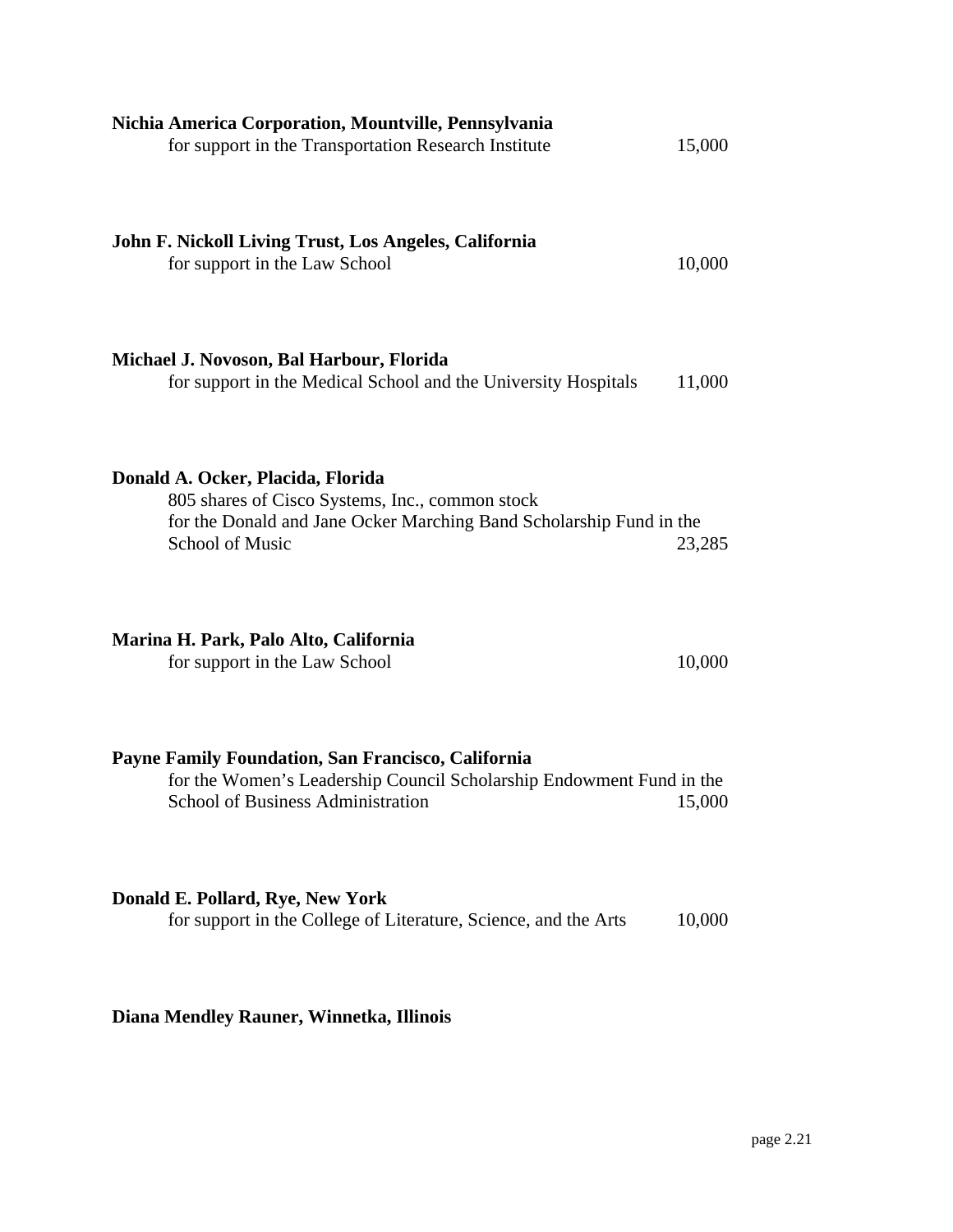| Research to Prevent Blindness Endowment Fund, Inc., New York, New York<br>for research in the Medical School                                                | 110,000 |
|-------------------------------------------------------------------------------------------------------------------------------------------------------------|---------|
| John Rich, Beverly Hills, California<br>for the John Rich Dean's Merit Scholarship in the College of Literature,<br>Science, and the Arts                   | 75,000  |
| Jessie Ridley Foundation, Inc., Chappaqua, New York<br>for scholarships at the University of Michigan                                                       | 10,000  |
| <b>Frank E. Robbins Memorial Trust</b><br>for the Frank E. Robbins Memorial Scholarship Funds in the College of<br>Pharmacy and the School of Dentistry     | 13,251  |
| Roy H. Roberts Charitable Lead Unitrust, Naples, Florida<br>for the Dr. Roy and Mrs. Natalie Roberts Trust Fund for Dentistry in the<br>School of Dentistry | 178,281 |
| <b>Richard Rogel Trust</b><br>for the Geraldine Ford Memorial Scholarship Fund and the Rogel<br>Scholarship Fund at the University of Michigan              | 788,850 |

## **Joseph and Rose Rontal Foundation, Farmington Hills**

for the Eugene Rontal Family Resident Education Fund, and the Michael Rontal Family Anatomy Course in the Medical School, and for the Eugene and Ellen Rontal Pre-College Mentoring Fund at the University of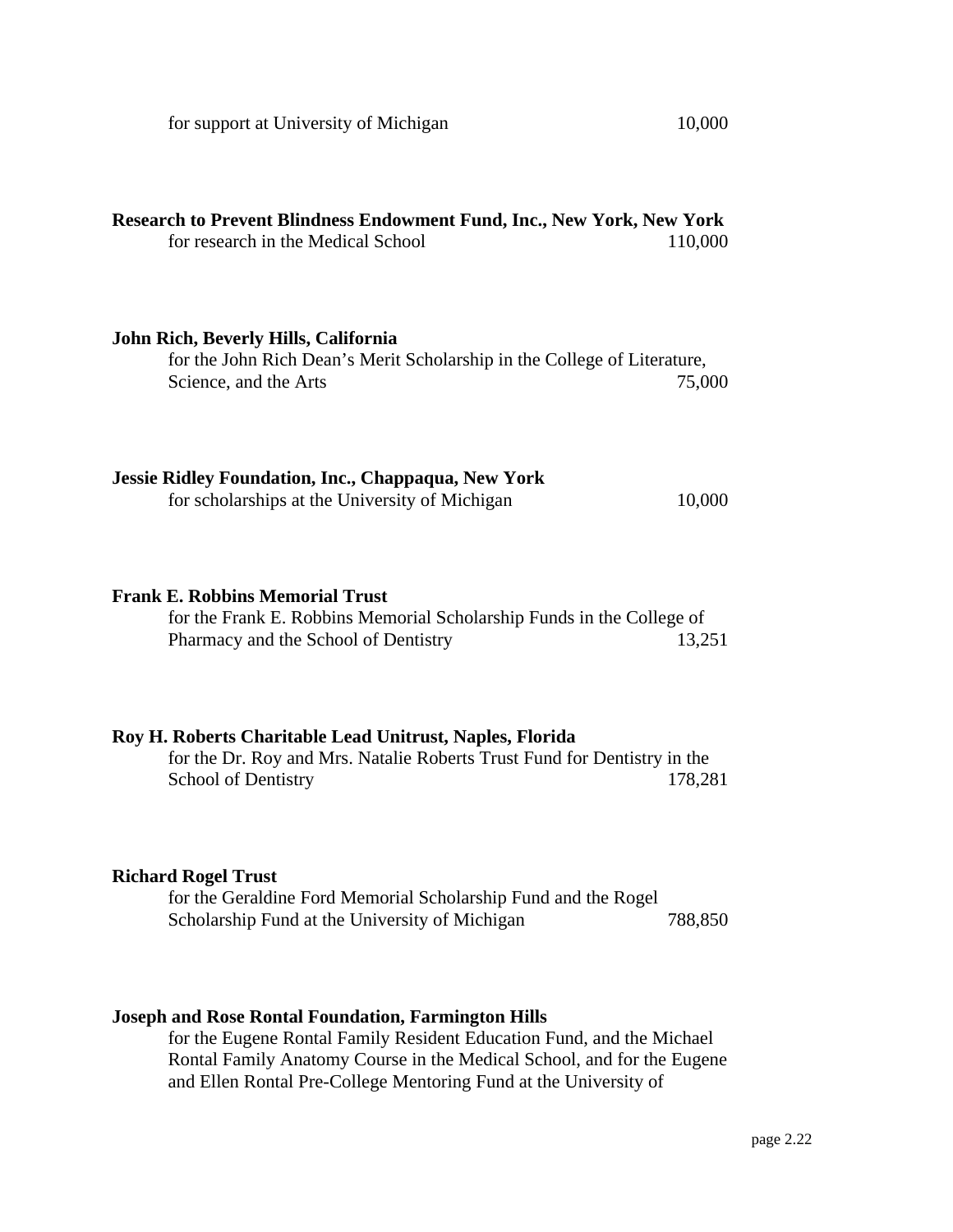| Prudence L. Rosenthal, Ann Arbor<br>110 shares of Procter & Gamble Company common stock<br>for support in the School of Music, for the Kelsey Museum of<br>Archaeology, and for the University Musical Society                  | 10,950  |
|---------------------------------------------------------------------------------------------------------------------------------------------------------------------------------------------------------------------------------|---------|
| <b>Marion Ryan, Flint</b><br>for the Thomas P. Ryan Memorial Scholarship Fund at the University of<br>Michigan-Flint and for the Michigan League Development Fund                                                               | 20,100  |
| <b>Barry E. Safir, West Bloomfield</b><br>430 shares of Hewlett-Packard Company common stock<br>for Camp Michigania                                                                                                             | 10,567  |
| John W. Sanguinetti, Los Altos Hills, California<br>600 shares of Synopsys, Inc., common stock and a cash gift<br>for support in the College of Engineering and for the Elbel Club Marching<br>Band Fund in the School of Music | 22,447  |
| <b>Margaret J. Sarvis Trust</b><br>for support at the University of Michigan                                                                                                                                                    | 299,167 |
| Patricia C. Schemm Charitable Unitrust<br>for the Ferdinand Ripley Schemm Fund in the Medical School                                                                                                                            | 50,671  |

# **Shirley K. Schlafer Foundation, Bloomfield Hills**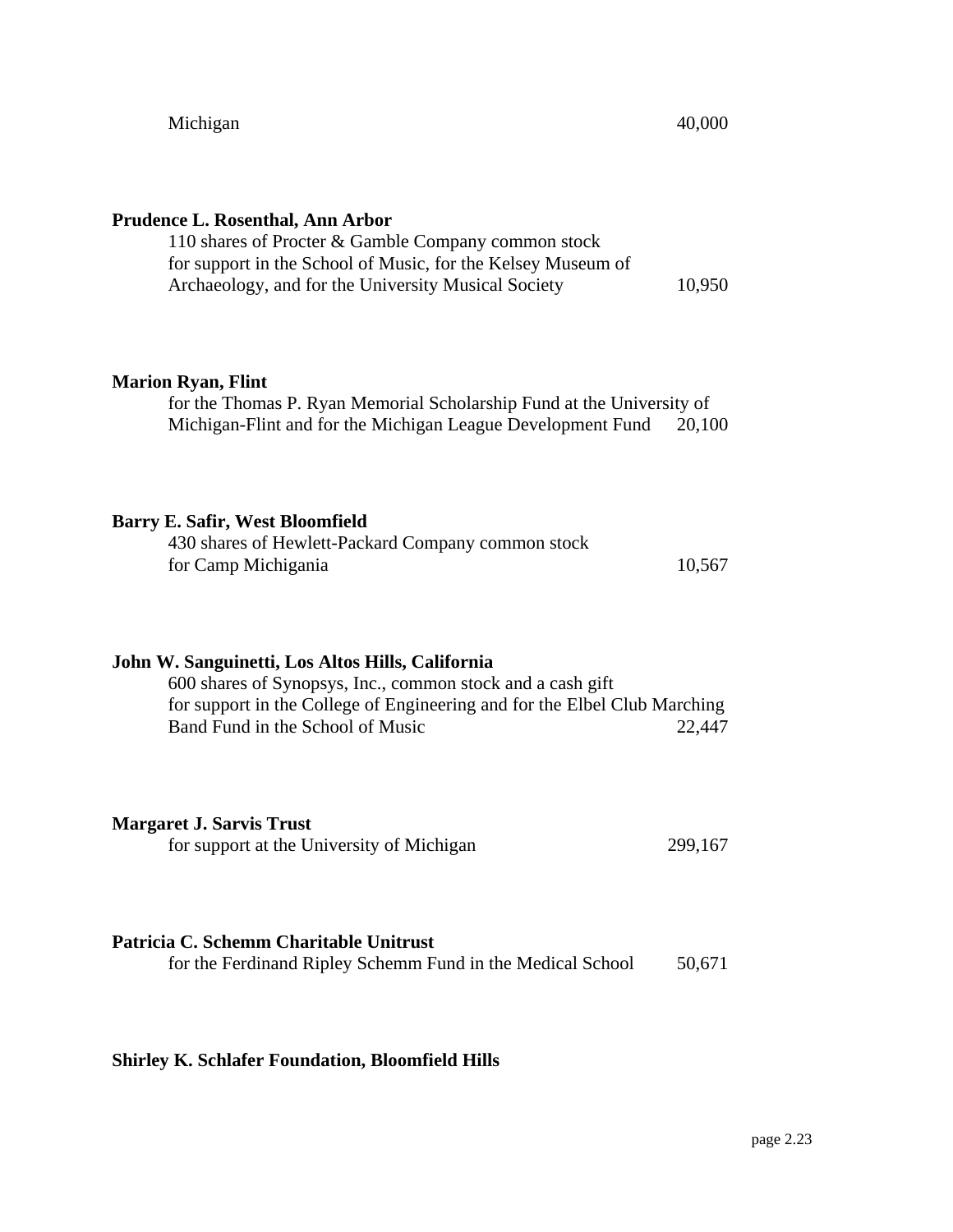| for research in the Comprehensive Cancer Center                                                                                | 40,000 |
|--------------------------------------------------------------------------------------------------------------------------------|--------|
| <b>Richard F. Scott, Ann Arbor</b><br>for the James R. Hayward Professorship in the School of Dentistry 10,000                 |        |
| <b>Searle Family Trust</b><br>for support in the School of Natural Resources and Environment                                   | 25,000 |
| <b>Seiger Family Foundation, Los Altos Hills, California</b><br>for the Joseph and Randee Seiger Scholarship in the Law School | 10,000 |
| <b>Seinfeld Family Foundation, Bellmore, New York</b><br>for support in the College of Literature, Science, and the Arts       | 10,000 |
| <b>Seremet Family Foundation, Potomac, Maryland</b><br>for support in the School of Business Administration                    | 12,500 |
| Frederic C. Sherriff, Kenilworth, Illinois<br>for the May L. Lafever Scholarship Fund in the College of Engineering<br>15,000  |        |
| Ching ju Wang Sheu, Bethesda, Maryland<br>for support in the College of Pharmacy                                               | 30,000 |

**Mary S. Sigourney Award Trust**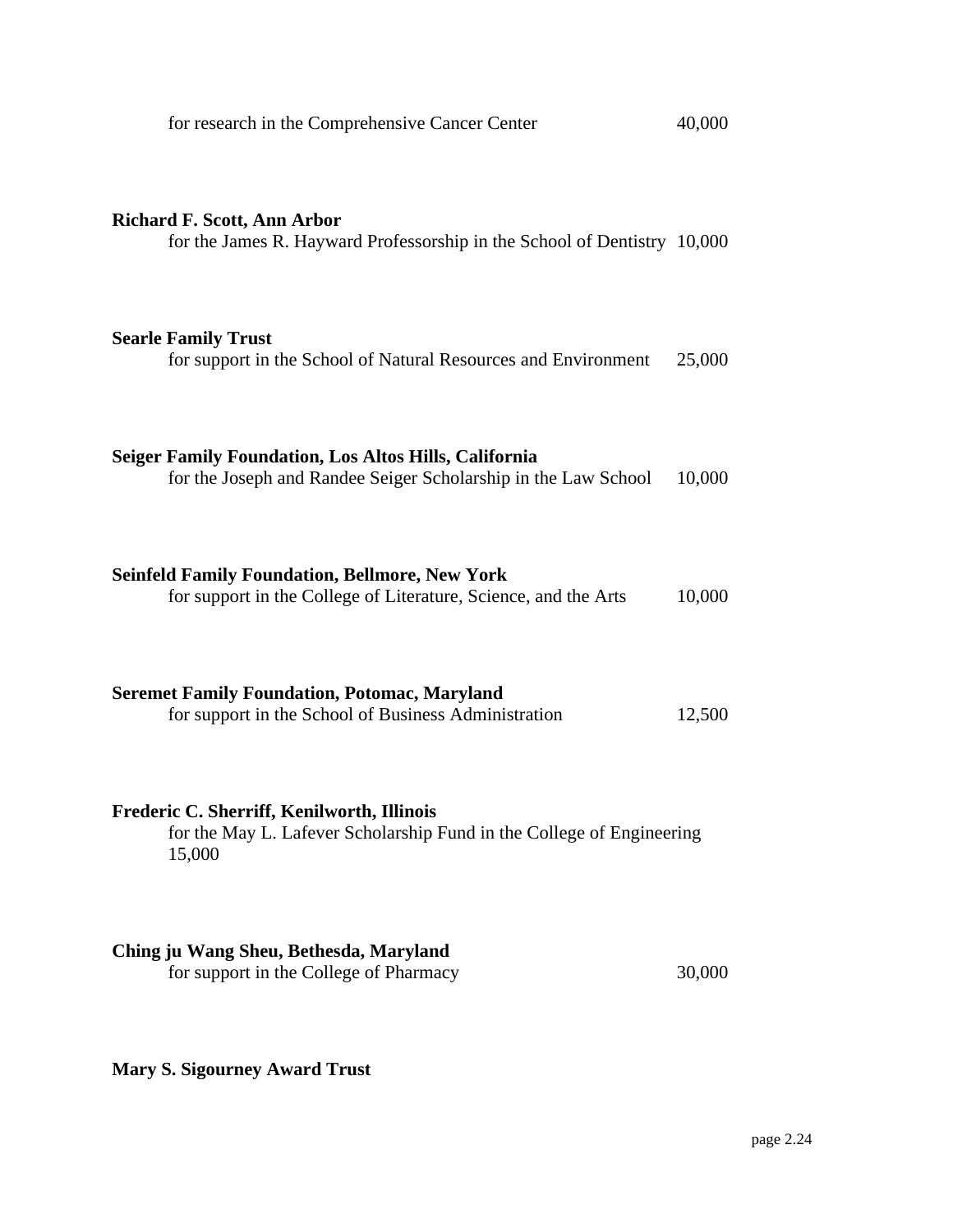| for research in the Medical School                                                                                                                                                                       | 35,000 |
|----------------------------------------------------------------------------------------------------------------------------------------------------------------------------------------------------------|--------|
| Celia L. Sinclair, Cleveland Heights, Ohio<br>for support in the College of Engineering and the School of Business<br>Administration                                                                     | 15,000 |
| Willard E. Smucker Foundation, Orrville, Ohio<br>for support in the School of Art and Design                                                                                                             | 15,000 |
| <b>Speckhard-Knight Charitable Foundation, Ann Arbor</b><br>for the Speckhard-Knight Fund in the Medical School                                                                                          | 30,000 |
| <b>Michael B. Staebler, Detroit</b><br>for the building fund and the Neal Staebler Political Education Fund in the<br>Gerald R. Ford School of Public Policy and for support in the Law School<br>10,600 |        |
| <b>Statprobe, Inc., Ann Arbor</b><br>for the Richard G. Cornell Scholarship Fund in the School of Public<br>Health and for employee matching gifts                                                       | 10,600 |
| <b>Steelcase Foundation, Grand Rapids</b><br>for employee matching gifts                                                                                                                                 | 10,750 |

**Marc H. Steglitz, New Vernon, New Jersey**

200 shares of Altria Group, Inc., common stock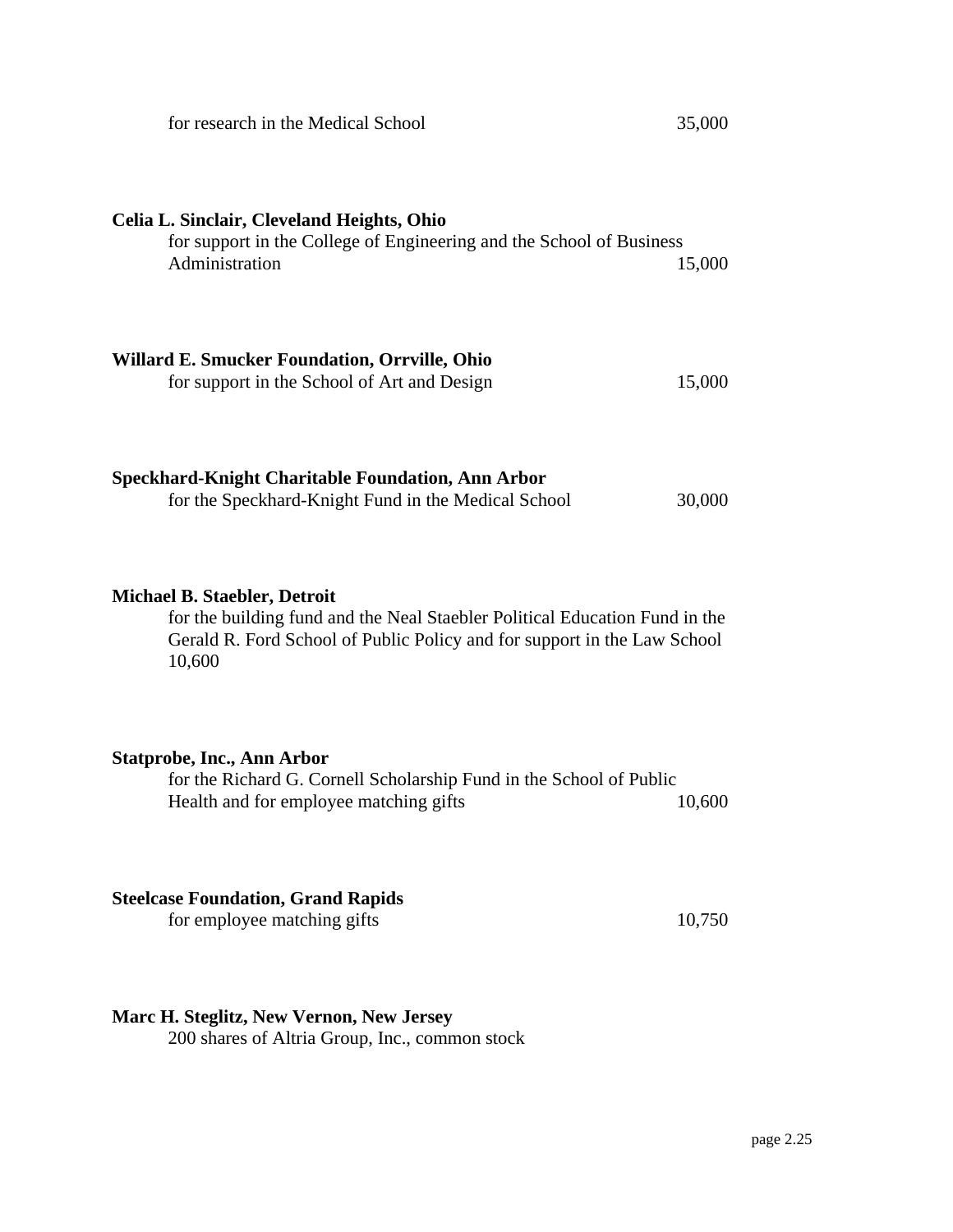## **Clinton F. Stimpson, III, Fort Gratiot**

for support in the College of Engineering and the College of Literature, Science, and the Arts 15,000

## **Dean C. Storkan, Hollister, California**

for the Dean C. Storkan Endowed Scholarship Fund in the Law School 12,000

## **Julie C. Stroh, Coral Gables, Florida**

for the Julie Childress Stroh Endowment Fund in the College of Literature, Science, and the Arts 10,000

## **King C. Stutzman, Wilmette, Illinois**

for the King and Frances Stutzman Endowed Scholarship Fund in the A. Alfred Taubman College of Artchitecture and Urban Planning 10,000

## **John W. Sweetland Trust**

for the Gayle Morris Sweetland Writing Center in the College of Literature, Science, and the Arts 25,000

## **Nancy A. Symons, Elyria, Ohio**

120 shares of Procter & Gamble Company common stock for the Dan Baker Symons Scholarship Fund and for other support at the University of Michigan 11,776

## **A. Alfred Taubman Restated Revocable Trust**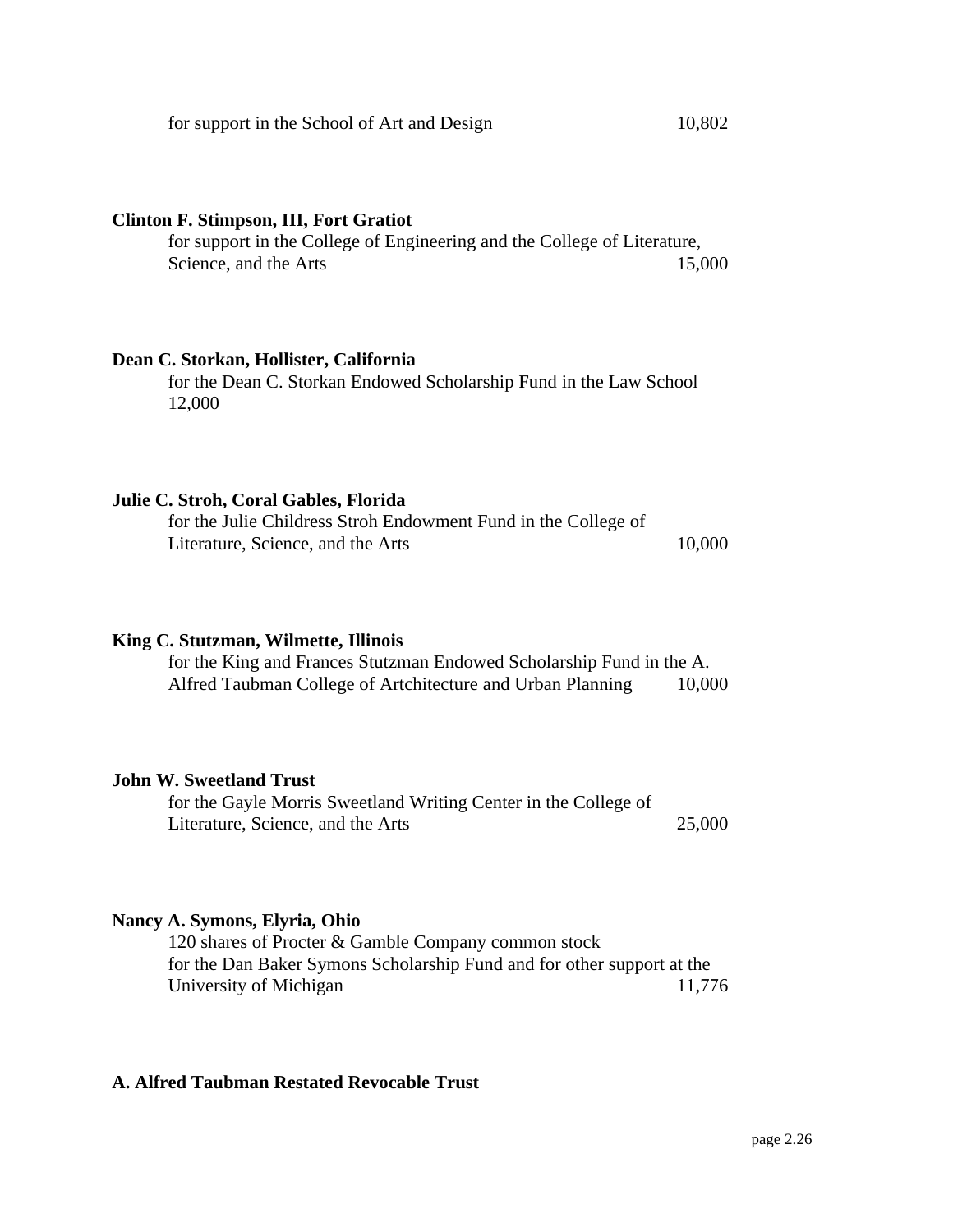for the Alfred Taubman Scholarship at the University of Michigan 57,298

|                                                                                                                 | <b>Teachers Insurance and Annuity Association, New York, New York</b><br>for scholarships in the Center for the Education of Women, and other<br>support in Schools of Medicine, and Music | 17,000 |
|-----------------------------------------------------------------------------------------------------------------|--------------------------------------------------------------------------------------------------------------------------------------------------------------------------------------------|--------|
|                                                                                                                 | Arn H. Tellem, Los Angeles, California<br>for the Arn Tellem Faculty Research Support Fund in the Law School<br>30,000                                                                     |        |
|                                                                                                                 | <b>Temple Israel, West Bloomfield</b><br>for the Cynthia G. Fenley Memorial Fund in the Medical School                                                                                     | 25,000 |
|                                                                                                                 | W. Bruce Thomas, Sewickely, Pennsylvania<br>for the W. Bruce Thomas Law Library Endowment Fund in the Law<br>School                                                                        | 25,000 |
|                                                                                                                 | <b>Toyota Motor Corporation, Aichi, Japan</b><br>for research in the College of Engineering                                                                                                | 50,000 |
| Bruce R. Trefz, Gastonia, North Carolina<br>for the Bruce R. and Linda S. Trefz Charitable Gift Annuity for the |                                                                                                                                                                                            |        |

ultimate benefit of the School of Dentistry 25,000

## **Carlton E. Tripp, Sr., Trust**

for the Carlton E. and Frances E. Tripp Memorial Scholarship in the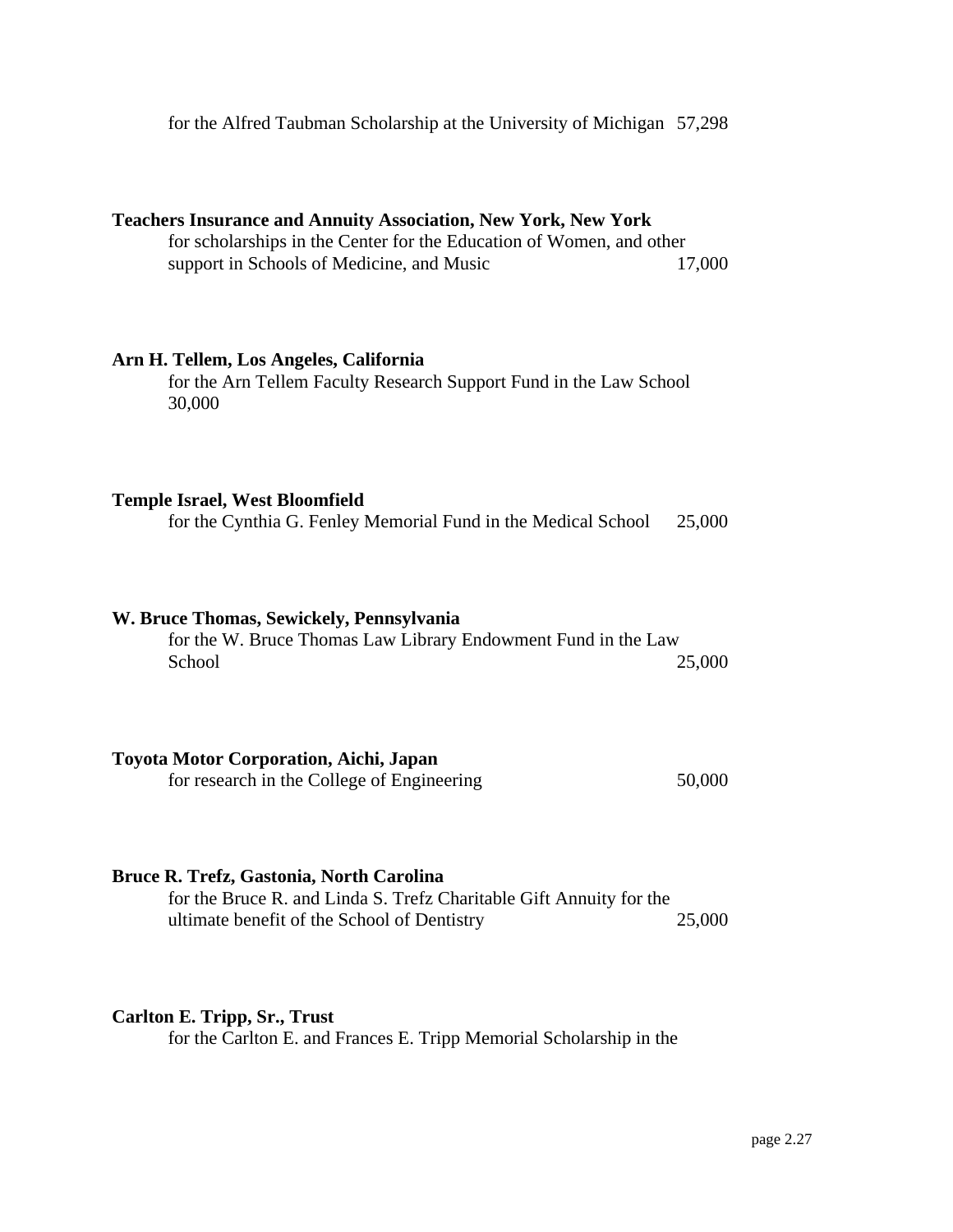## **Jeremiah G. Turcotte, Ann Arbor**

8,543 units of Janus mutual fund for the Jeremiah and Claire Turcotte Professorship in Transplantation in the Medical School 200,000

## **Unilever United States Foundation, Inc., New York, New York**

for support in the School of Business Administration and for employee matching gifts 10,350

## **United Jewish Foundation of Metropolitan Detroit, Bloomfield Hills**

for Judaic Studies support in the College of Literature, Science, and the Arts 92,945

## **Jay and Betty Van Andel Foundation, Grand Rapids**

for the building fund in the Gerald R. Ford School of Public Policy 200,000

## **James A. vanSweden, Washington, D. C.**

for the Johanna and Anthony vanSweden Scholarship Fund in the School of Natural Resources and Environment 10,000

## **Timothy Wadhams Trust**

for support in the Department of Athletics and the School of Business Administration 25,000

## **Gary T. Walther Trust**

for the Class of 1963 Scholarship Fund in the School of Business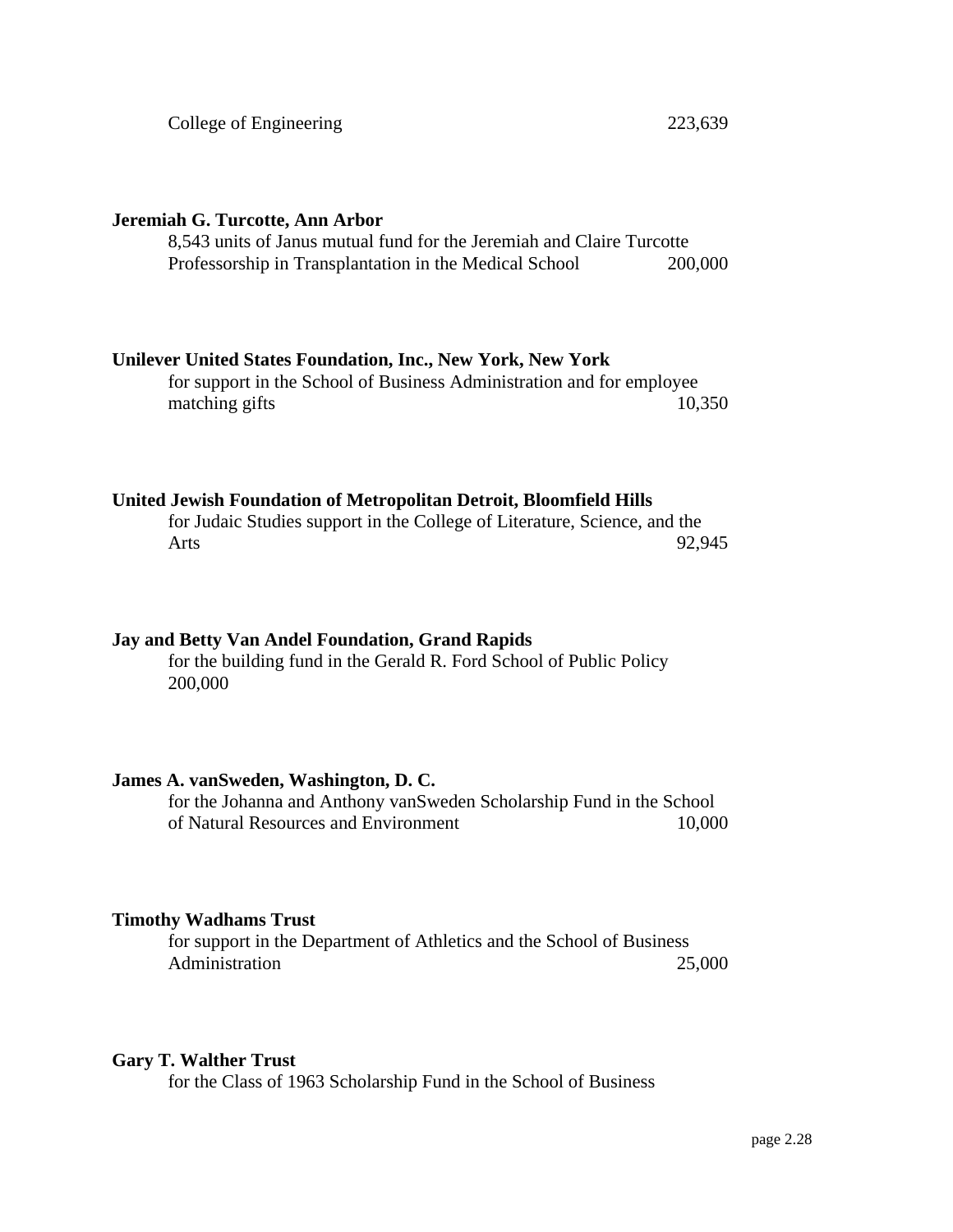#### **James E. Wasco, Boxford, Massachusetts**

for support in the Department of Athletics, and the Schools of Medicine, and Music 10,000

### **Marc N. Waterman, San Diego, California**

for the Beverly J. Waterman Scholarship for Hearing Impaired in the College of Literature, Science, and the Arts 30,000

#### **Roy E. and Carol W. Weber Charitable Lead Trust, Ann Arbor**

for the Roy E. Weber General Thoracic Surgery Research Fund in the Medical School 25,000

#### **Edith Z. Weinberg, Harrison, New York**

for the Edith Zickerman Weinberg Scholarship Fund in the School of Music 25,000

#### **Marshall M. Weinberg, New York, New York**

Six shares of Berkshire Hathaway, Inc., common stock for the Marshall Weinberg Charitable Gift Annuity for the ultimate benefit of the Institute for Social Research, the School of Natural Resources and Environment, and for the College of Literature, Science, and the Arts 515,790

### **Henry E. and Consuelo S. Wenger, Pound Ridge, New York**

for the Architecture Alumni Scholarship Fund in the A. Alfred Taubman College of Architecture and Urban Planning 10,000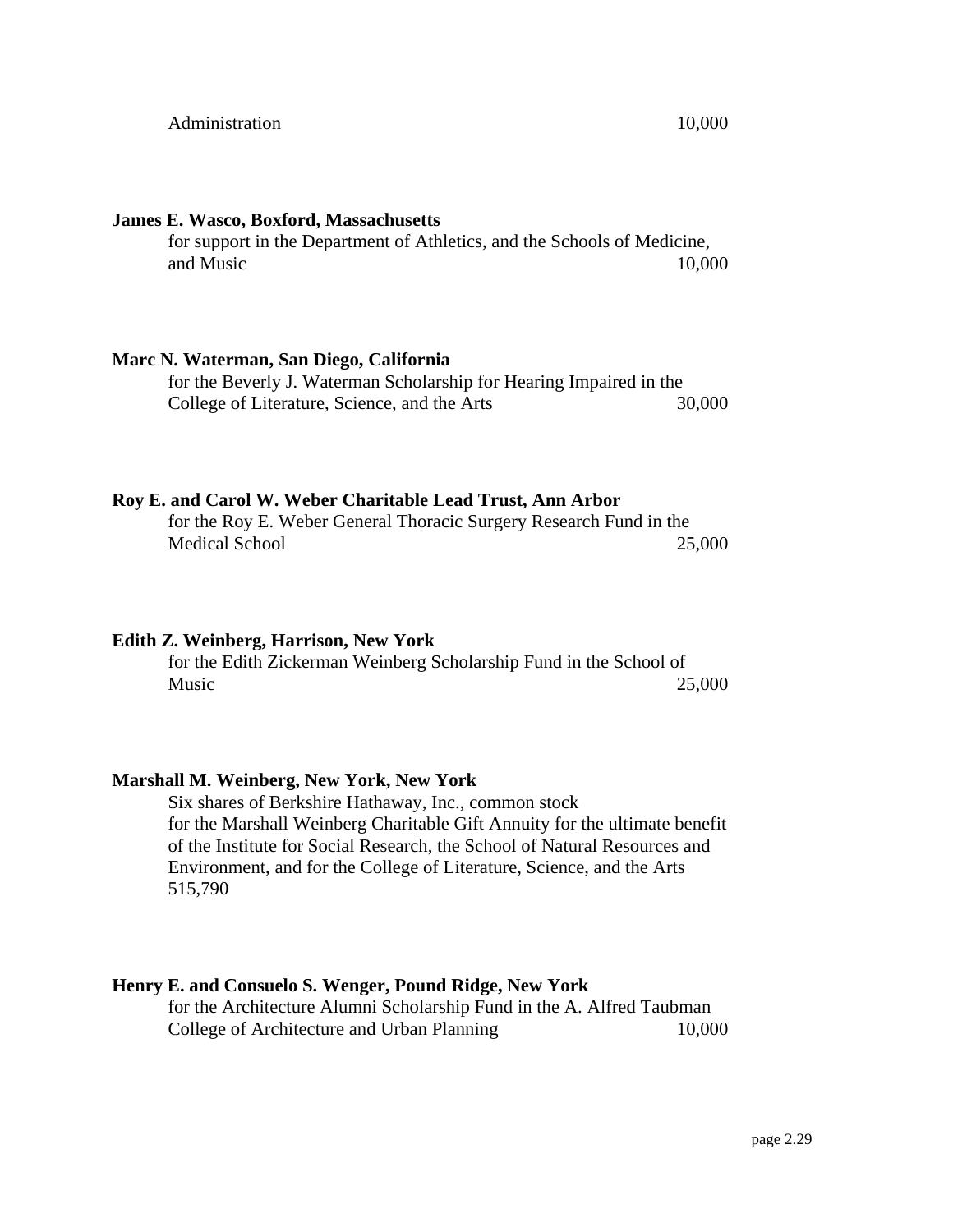## **Jean Whitehead, Chicago, Illinois**

473 shares of Anthem, Inc., common stock and a cash gift for the Jean Whitehead Charitable Gift Annuity for the ultimate benefit of the Law School 51,045

## **Betty J. Williams Trust**

for the R. Jamison and Betty Williams Professorship in the College of Engineering, and for the R. Jamison and Betty Williams Professorship in the Medical School 1,109,213

| H. W. Wilson Foundation, Inc., Bronx, New York |        |
|------------------------------------------------|--------|
| for scholarships in the School of Information  | 10,000 |

## **Winthrop, Inc., Hampton, New Hampshire**

for support in the College of Literature, Science, and the Arts 50,000

## **Jean Y. Woodhead Estate**

for the Jean Yokes Woodhead Endowment Fund in the College of Literature, Science, and the Arts 500,000

## **Elizabeth Wright Charitable Remainder Unitrust, Farmington Hills**

for the Elizabeth Benson Wright Scholarship Fund in the College of Literature, Science, and the Arts 10,000

## **Marian E. Wright, Flint**

616 units of Templeton World Fund mutual fund for the University of Michigan-Flint, and for WFUM 10,292

## **Frederick and Katherine Yaffe Foundation, Southfield**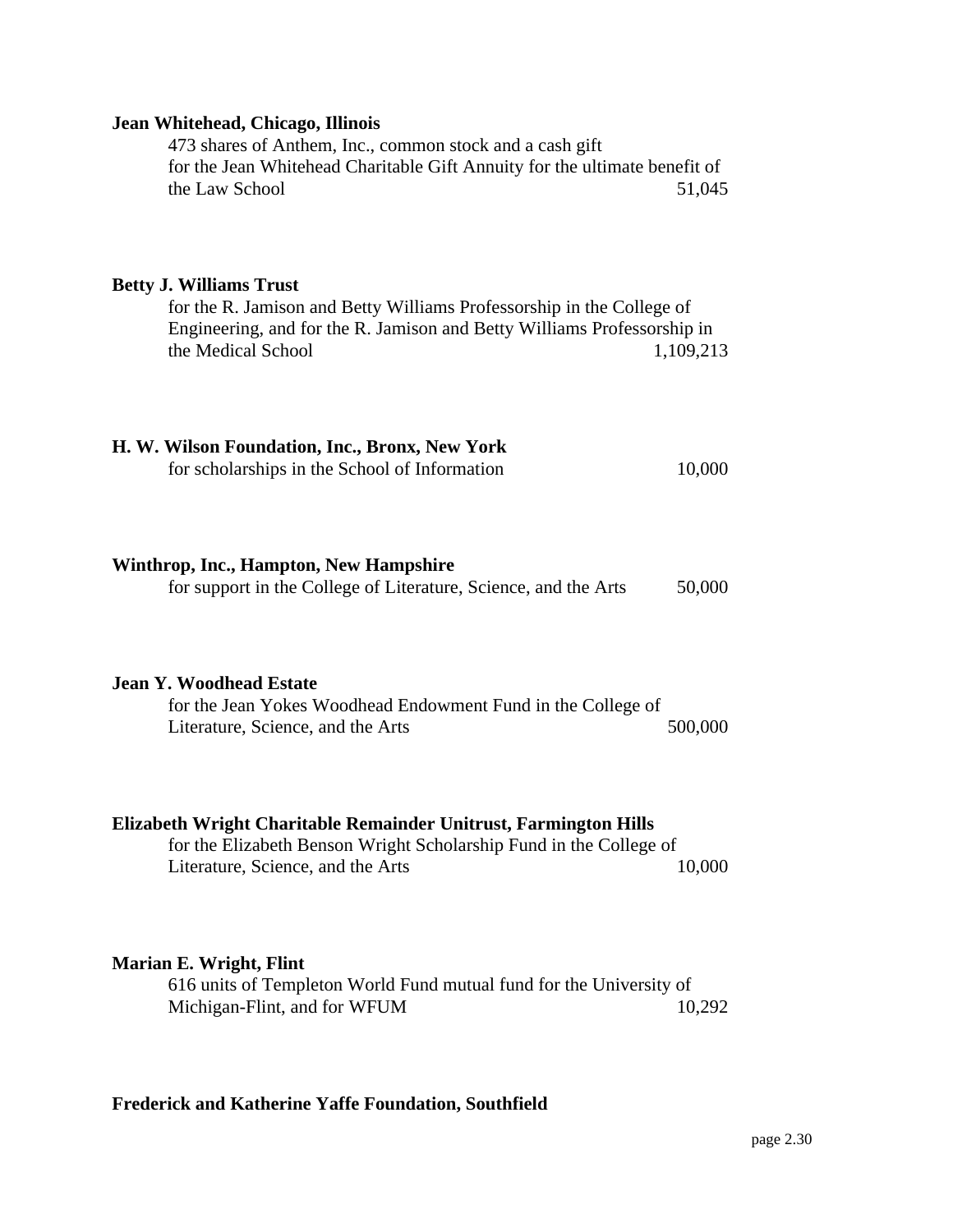| for the Yaffe Collaborative Center in the School of Business |        |
|--------------------------------------------------------------|--------|
| Administration                                               | 54,000 |

#### **Zell Family Foundation, Chicago, Illinois**

for the Helen Herzog Zell Professorship in Fiction Fund in the College of Literature, Science, and the Arts 400,000

#### **Additional gifts ranging from \$5,000 to \$9,999 were received from the following donors:**

**Abbott Laboratories Fund, Abbott Park, Illinois Ainar D. Aijala, Jr., New York, New York Richard R. Allen , Greensboro, North Carolina American Plastic Toys, Inc., Walled Lake Christine M. Anderson Estate Ann Arbor Area Community Foundation, Ann Arbor Anonymous Family Foundation Aquinas College Art & Music Department, Grand Rapids Aventis Pharmaceuticals Products, Inc., Bridgewater, New Jersey Ann Edmunds Avery, Grand Rapids Thomas O. Ballard Trust Bank one Foundation, Flint Nancy M. Bender, Ann Arbor Elizabeth D. Black Fund of the Community Foundation for Southeastern Michigan, Detroit James B. Blanchard, Traverse City Blue Cross/Blue Shield of Michigan, Detroit William R. Brunger, Madison, Connecticut Richard J. Burstein, Bloomfield Hills Stephanie J. Buttrey, Ann Arbor Calvin College, Grand Rapids Brian P. Campbell, Ann Arbor Cap Gemini Ernst & Young U. S., LLC, Dallas, Texas John Castle, Worcester, Massachusetts Jerome V. Ciullo, Bloomfield Hills Clan Crawford, Jr., Trust Concert for the Cure, Brookline, Massachusetts Thomas M. Cooley Law School, Lansing David M. Courtis, Bellingham, Washington Douglas D. Crary, Ann Arbor Dan L. Curtis, Las Vegas, Nevada Dana Corporation, Toledo, Ohio Marvin H. Davidson Foundation, Inc., New York, New York**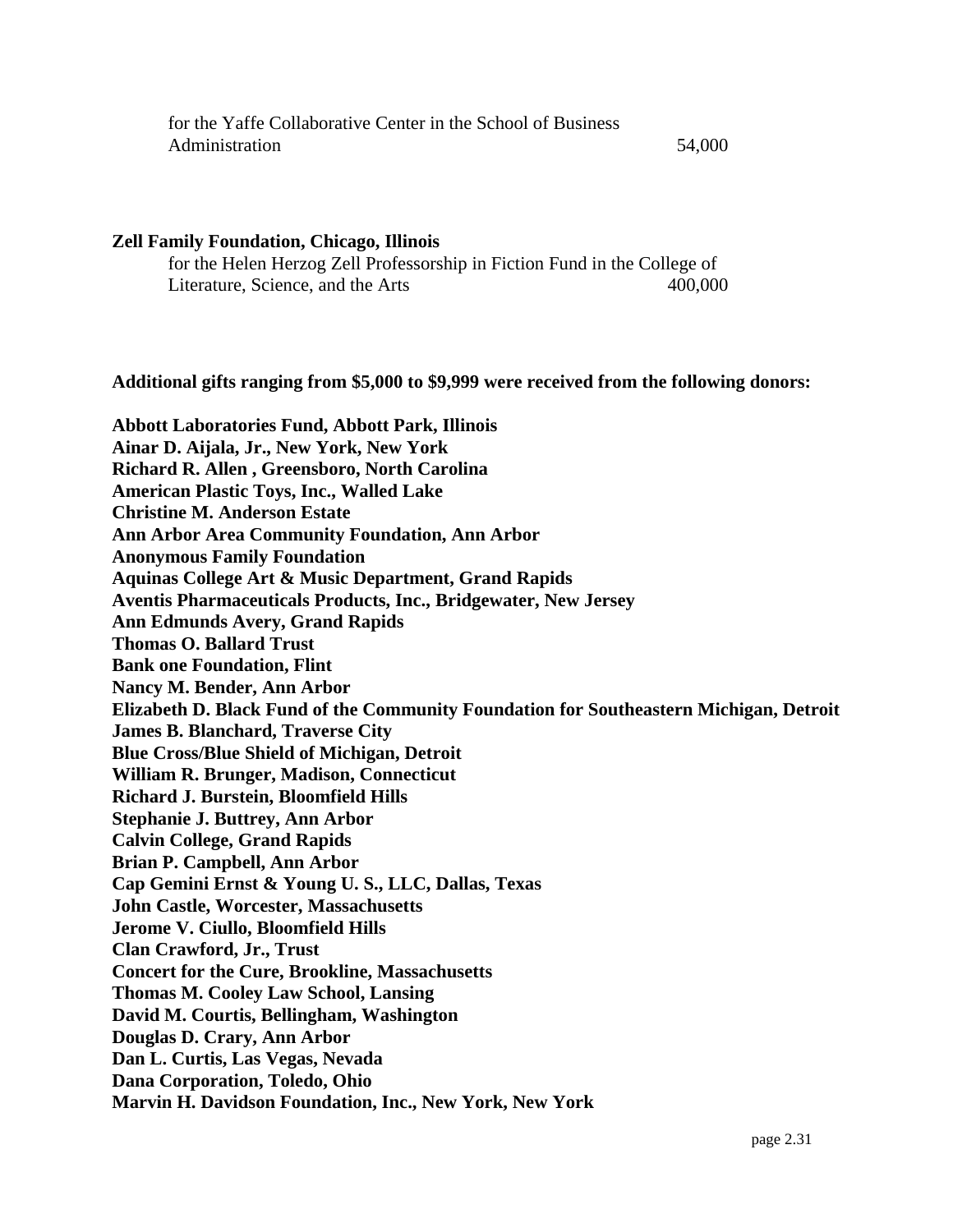**Kathleen M. Diehl, Ann Arbor Dow Chemical Company Foundation, Midland M. Douglas Dunn, New Vernon, New Jersey Theodore Eckert Foundation, Niles, Illinois Donald D. Finlayson, Brimley Arnold Fisher, West Bloomfield Peter G. Fitzgerald, McLean, Virginia Steven M. Freeman, Chicago, Illinois Stuart D. Freedman, New York, New York Leonard D. Frescoln, Northville Larry J. Gerbens, Grand Rapids Joanne R. Gerhart, Ann Arbor Dudley J. Godfrey, Jr. Trust Edward Goldstein, Fullerton, California Tamas I. Gombosi, Ann Arbor Anne D. Green, Los Altos, California Mark W. Griffin, Ann Arbor Vicki and Michael Gross Family Foundation, New York, New York Sheldon and Eva Hamburger Philanthropic Fund, Bloomfield Hills Jerry F. Hanlon, Ann Arbor James H. Harger, Pittsburgh, Pennsylvania Stanley G. Harris, Lincolnwood, Illinois Glen D. Heggie, Kalamazoo David W. Heleniak, New York, New York Keith S. and Marcelle Henley Foundation, Ann Arbor Hewlett Packard Financial Services Center, Colorado Springs, Colorado Hewlett Packard Company, Palo Alto, California Marsha E. Holmes, Ponte Vedra Beach, Florida James D. Holzhauer, Chicago, Illinois James S. House and Wendy Fisher House, Boston, Massachusetts Hudson-Webber Foundation, Detroit Hughes Electronics Corporation, El Segundo, California Kenneth A. Jamerson, West Bloomfield Peter T. Joseph Foundation, New York, New York Max Kade Foundation, New York, New York Steven R. Kalt, Bloomfield Hills Robert P. Kelch, Ann Arbor KeyBank National Association, Toledo, Ohio Knight Foundation Fund, Detroit KPMG Peat Marwick Foundation, Montvale, New Jersey Kumon North America, Inc., Teaneck, New Jersey Katherine E. Kurtz, Pinckney Anne T. Larin, Huntington Woods Michael J. Lashendock, Darien, Connecticut Lawrence Properties & Investments, L. L. C., Ann Arbor**

**Page 2**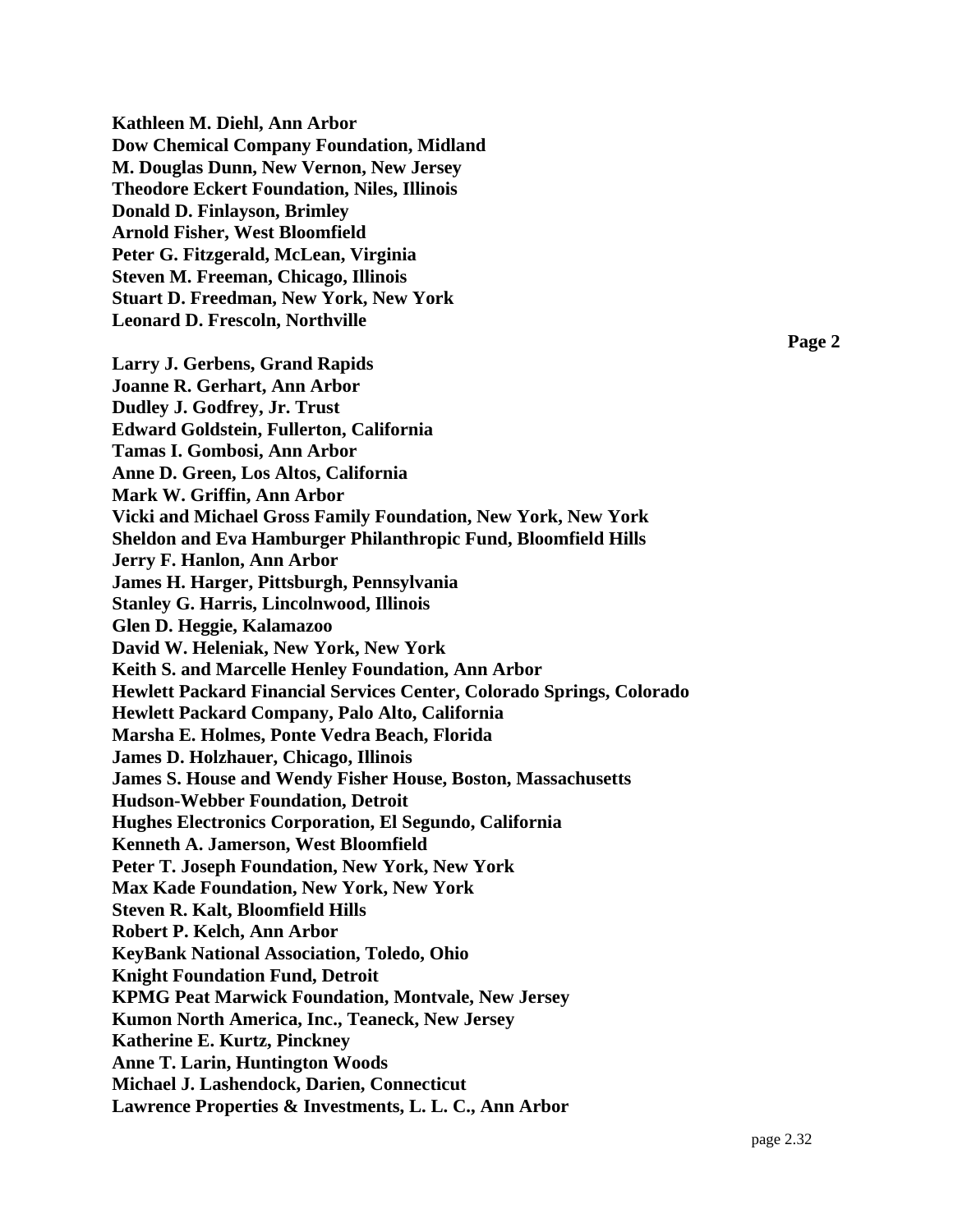**James A. Leonard, Ann Arbor Jay J. Levin, West Bloomfield Kirk Lewis, Boise, Idaho Richard Lewnau, West Bloomfield Simon M. Lorne, Los Angeles, Califonia Lotspeich Company, Inc., Miami, Florida Michael E. Lueder, Cadillac William C. Lyle, Jr., Ann Arbor**

**Kathleen M. Magagna, Ann Arbor Marcy H. Maguire, Princeton, New Jersey R. Michael Mahoney, Ann Arbor James M. Mandich, Miami Lakes, Florida Oliver Dewey Marcks Foundation, Detroit HMJS Marks Fund, Washington, D. C. Marsh & McLennan Companies, Inc., New York, New York Steven W. Martineau, Mount Pleasant McCullough Construction, L.L.C., Washington, D. C. James L. McDonald, Old Greenwich, Connecticut Charlotte McGeoch Revocable Trust Rogers McVaugh, Chapel Hill, North Carolina G. Edgar Meads, London, Ontario, Canada Merck Company Foundation, Whitehouse Station, New Jersey Robert E. Meredith Trust Roger F. Meyer, Irvine, California Minnesota Mining and Manufacturing Company, Saint Paul, Minnesota Minority Plas, L.L.C., Bloomfield Hills Susan Mulka Living Revocable Trust Joan Mulligan Estate Sang Y. Nam, Ann Arbor National Public Broadcasting, L.L.C., New York, New York Andrea Fischer Newman, Ann Arbor North American Lighting, Inc., Farmington Hills Northrop Grumman Litton Foundation, Los Angeles, California Novartis Pharmaceuticals Corporation, East Hanover, New Jersey Novi Endodontics, Novi Timothy G. Offerle, Whittaker Sujit K. Pandit, Ann Arbor Donald R. and Ann V. Parfet Family Foundation, Kalamazoo Parker-Hannifin Foundation, Mayfield Heights, Ohio Pfizer Foundation, Princeton, New Jersey E. Miles Prentice III, New York, New York Procter & Gamble Company Miami, Cincinnati, Ohio Kimberly A. Purvis, New York, New York QAD Inc., Carpinteria, California**

**Page 3**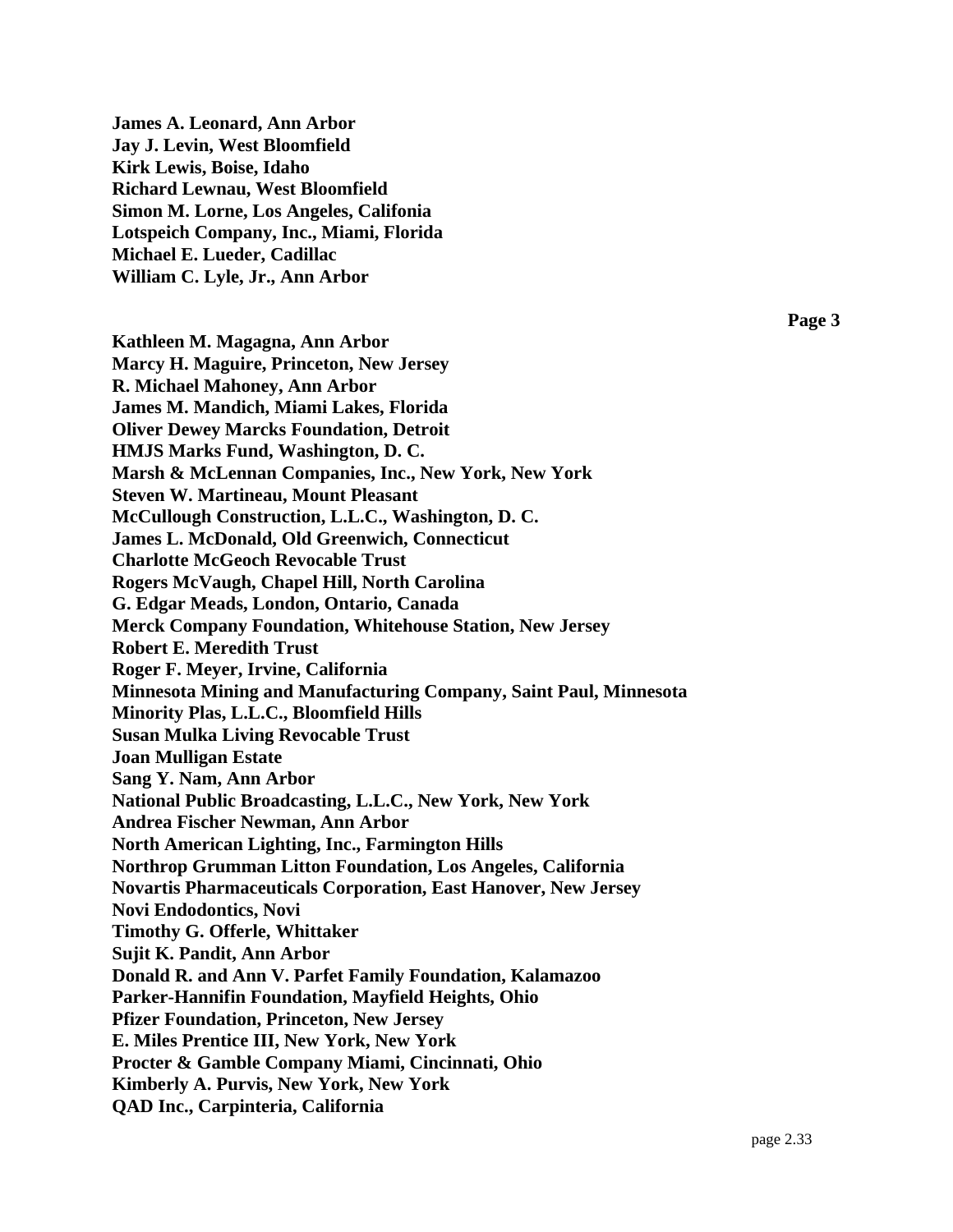**QQuest Corporation, Dearborn Raymond & Prokop, P.C., Southfield Sigurd L. and Jarmila M. Rislov Foundation, Ann Arbor John C. Rocchio, Pacific Palisades, California Rooney Family LLC, Ann Arbor Dennis E. Ross, Bloomfield Hills Alan I. Rothenberg, Los Angeles, California**

**Page4**

**Rotonda Foundation, Chicago, Illinois Charles H. Sawyer, Chelsea Shell International E & P, Inc., Houston, Texas Langley R. Shook, Washington, D. C. Clifford A. Siegel, London, England Siemens Automotive Corporation, Auburn Hills Sandra B. Simon, Ann Arbor Martin H. Singer, Northbrook, Illinois Larry J. Skoczylas, Midland Joan K. Slocum, Naples, Florida Rollin M. Smith Trust SmithGroup JJR, Ann Arbor James Stengel, New York, New York John and Yolanda Szuch Fund, San Francisco, California Helen M. Taylor, Ann Arbor Robert M. and Elizabeth C. Teeter Fund, San Francisco, California Time, Inc., New York, New York Patricia To, Ann Arbor Ruth L. Townsend, Birmingham Ronald E. Trunsky, Orchard Lake TRW, Inc., Cleveland, Ohio Unisys Corporation, Bismarck, North Dakota Kathleen L. Vakalo, Ann Arbor Valeo, Auburn Hills David G. VanHooser, Toledo, Ohio Varnum, Riddering, Schmidt & Howlett LLP, Grand Rapids Bernard L. Vinson, Manhasset, New York George A. Vinyard, Chicago, Illinois Kathleen B. and Charles R. Walgreen III Foundation, Deerfield, Illinois Walter H. Weiner Philanthropic Fund, New York, New York Keith C. Wetmore, San Francisco, California Whole Foods Market, Austin, Texas Clayton E. Wilhite, Ann Arbor Thomas D. Wilkerson, Richmond, Utah W. Scott Wilkinson, Birmingham Jeffrey K. Willemain, Grosse Pointe**